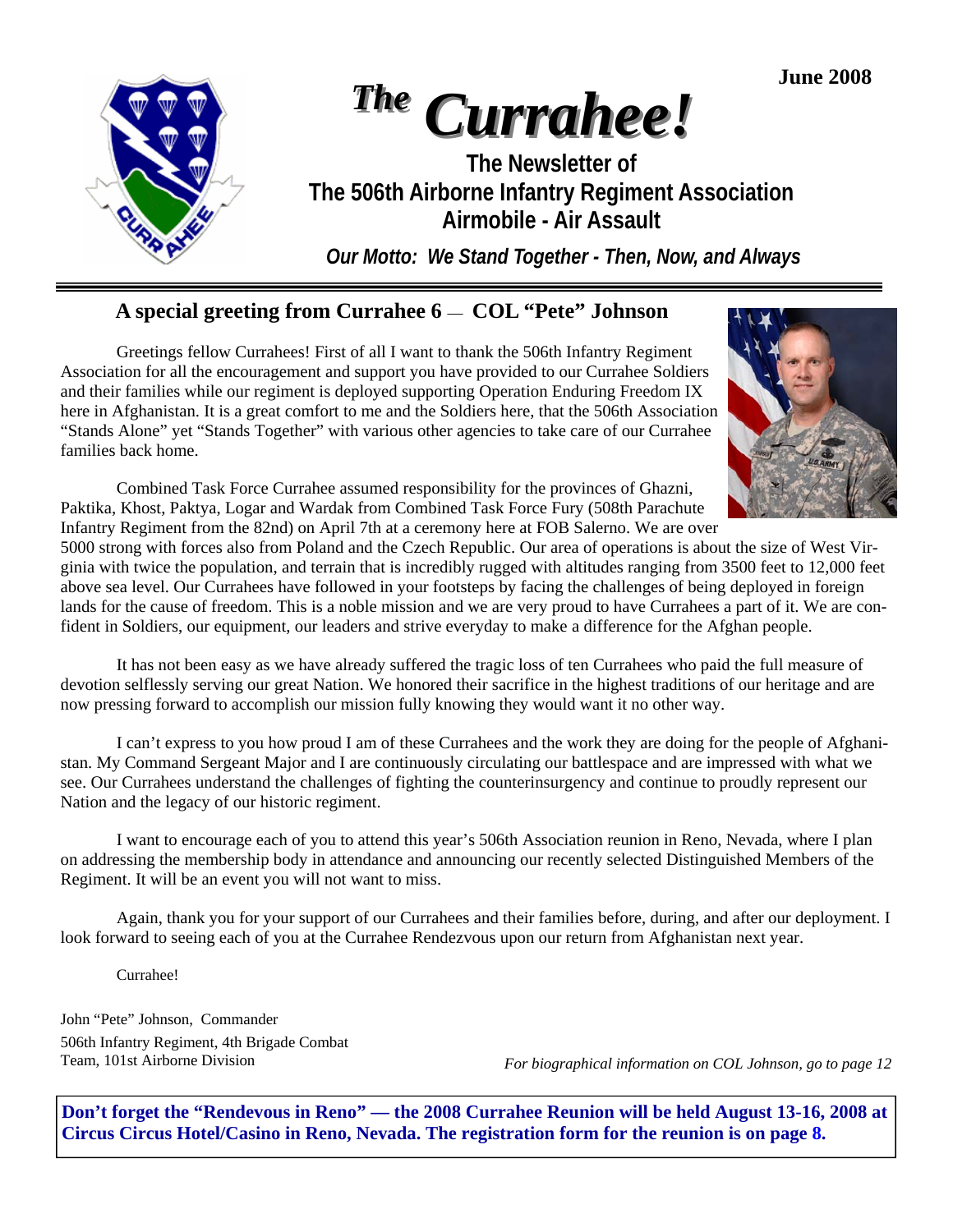## **Message from the President –**

This issue of *Currahee!* will be published in the middle of what might be termed the "patriotic season" for veterans. Memorial Day is just past—the day which reminds us all of the sacrifices that veterans have made for our freedoms. The Fourth of July is just ahead, which reminds us of those freedoms, and of the foresight of the revolutionaries who defined our individual liberties as the foundation of our nation. D-Day fits in there as well, with its special meaning for Currahees past and present. And Americans should cherish Flag Day, the symbol of our nation and its values.

For veterans, these celebrations are more than just national picnic days, Indy race days or days off. Whatever our political persuasion, our position on national issues or our understanding of our patriotic obligations, we can all relate to each other on the basis of our shared experiences. By banding together – again – we don't lose our individuality but regain the sense of belonging to something greater than ourselves.

In less than two months, we will have an opportunity to renew and reinforce our bonds with one another. The reunion in Reno brings together Currahees and other elements of the 101st Airborne Division to greet old friends and make new ones. Whether we served together fighting the wars or served together keeping the peace, these bonds are strong. If you haven't already made plans to attend, please think again. The reunions are always great fun, and Reno has many attractions to offer between reunion events. Particularly if you've never attended a regimental reunion in the past, this will be an excellent opportunity to join in. It will be a special night, in part because COL Johnson has committed to providing a Color Guard Detail for the Currahee Memorial Dinner. He will also be addressing us at the Currahee Memorial Dinner from Afghanistan, and will be announcing the names of the 2008 Distinguished Member Of the Regiment Awardees during his address to us.

The dinner program will be excellent as usual; the socialization opportunities will be many and varied; and the business meeting will be short and painless. Reunion information, registration forms and hotel info are elsewhere in this issue.

One indication and benefit of these bonds uniting Currahees of all eras is the strong relationship we enjoy with active duty Currahees. Thanks to the efforts of Fred May, Joe Bossi, Bob Seitz, Gene Overton and many others, we are in constant communications with our comrades on line in the Middle East, with the rear detachment, and especially with the wounded and with families of men killed in action. The heartfelt thanks we've gotten from hospital visits, from aid to families and, sadly, from our presence at funerals have been heartwarming. Our members, reaching across years and even generations of veterans, have gone the extra mile for this war's veterans. If you want to contribute to these valuable and rewarding efforts, you can do so by volunteering to help with visitations or by financially supporting the effort through your contributions to the Association and particularly to the Widows, Orphans and Wounded Fund.

We are pleased to be able to include in this issue a number of articles and letters from our fellow Currahees serving in Iraq and Afghanistan. These items, which are the result of a great deal of effort by Fred May and others working with the overseas unit commanders and the rear area detachment, are a reminder to us all that this is a real war our comrades are fighting...perhaps smaller in scale of combat than the conflicts in World War II and Vietnam, but every bit as deadly and important.

My thanks to our Quartermaster, Ron Helwig, for his ongoing efforts of improving the range and quality of Currahee merchandise in our online store. Not only do these items show our commitment to our heritage and our organization, they are also excellent ways to reach out to others in the community with ties to or interest in the 506th. Speaking from experience, these are good values and good quality, and they get noticed.

Enjoy the summer, the holidays and (I hope) we'll see you in Reno in August.

#### *CURRAHEE!*

John Lally, President A Co., 1/506th — Vietnam, 1970-71

# **Visit the Currahee website - www.506infantry.org**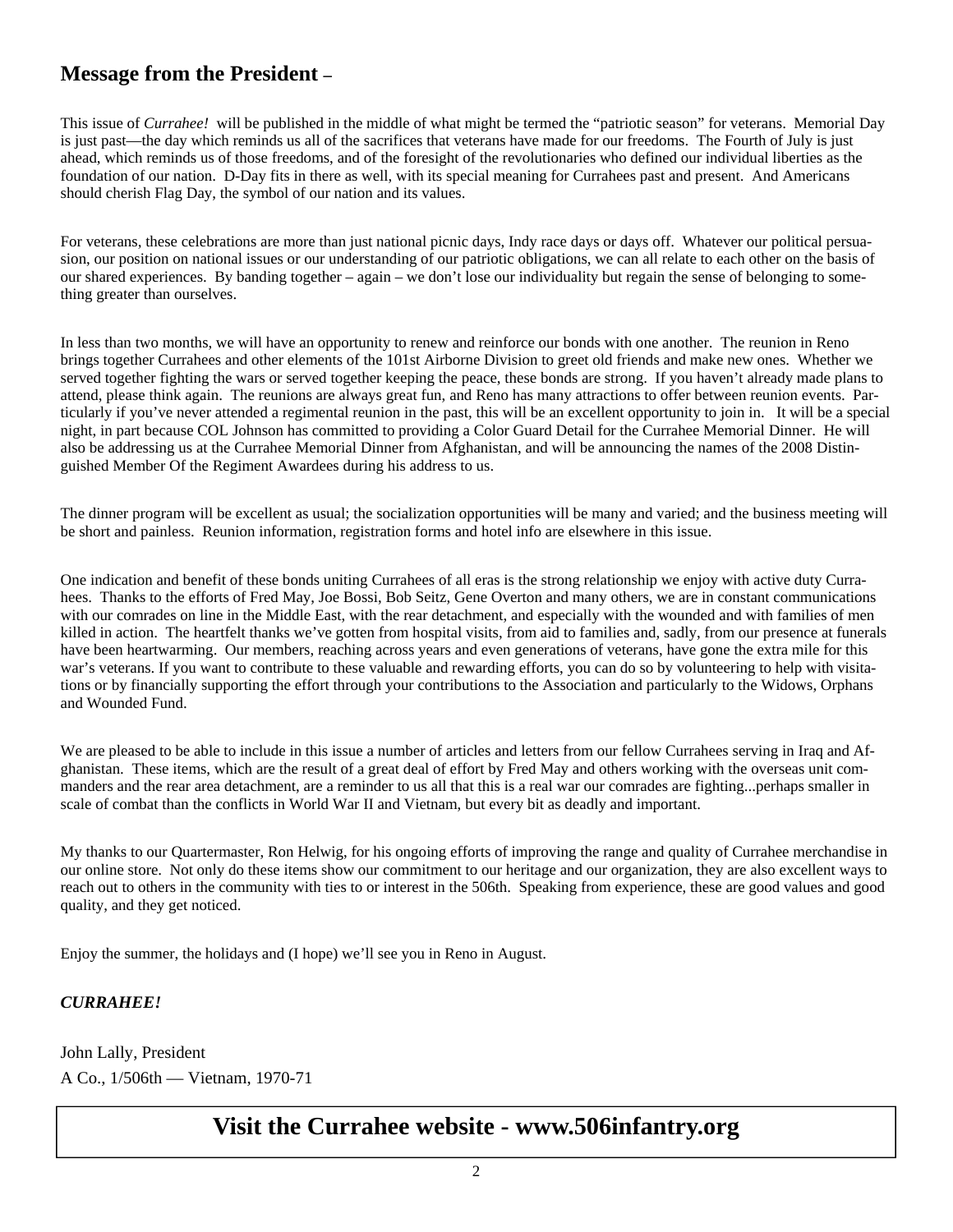## **COL David Clark To Retire**

#### **by Fred May A/1-506 RVN 70 - 71**

COL David L.Clark, the longest serving Currahee 6 in the history of the Regiment has announced his retirement from the Army. From 1987 to 2004 only the 1st Battalion of the 506th Infantry was activated and it was assigned to the 2nd Infantry Division stationed in Korea. Then LTC and later COL Clark was the highest ranking Currahee Officer for over 40 months and commanded the unit from May 22, 2002 to September 29, 2005.

During the summer of 2004, the 1st Battalion of the 506th deployed to Iraq, and was reinforced with attached Engineer, Armor, and Air Defense Artillery companies, along with Marine and Air Force personnel. The name Task Force Currahee was adopted, and the unit was led by COL Clark.

After serving their one year tour in Iraq the Currahees were reassigned to Fort Carson, CO. Subsequently the Army reflagged the troops at Fort Carson and reactivated the 506th Infantry at Fort Campbell as the 4th Brigade Combat Team of the 101st Airborne Division. This action ended COL Clark's journey from Korea to Iraq to CONUS while serving as commander of the 506th. Not only does COL Clark now hold the time in command record but he also has the lead in continents while in command with three.

COL Clark will move to his new home in San Antonio, TX this summer. All of us in the 506th Association wish him a great retirement. To commemorate this occasion, The 506th Association has presented David with their Presidential Citation for exemplary support to us while on active duty.

## **New Quartermaster Items:**

As a response to member requests, the 506th Association has begun offering customized and personalized T-Shirts (long sleeve and short sleeve), Sweatshirts (crewneck and hooded pullover), Polo Shirts, and Hats (nylon and cotton). Select front and back designs, colors, and personalized text to create your own custom-made Currahee items. Complete descriptions of these items and options can be found on-line on the 506th Association Items for Sale web page *506infantry.org/quartermaster.html .* The order form for these custommade hats and shirts is on page 17 of this newsletter.

Other new items for sale include an 11-ounce Ceramic Mug w/Currahee Shield, a 16-ounce Pub Glass w/Currahee Shield, and Personalized Currahee Return Address Labels. These are 1"x 2-5/8" self-stick labels; up to 4 lines of 26 letters and spaces per line; 30 labels per sheet; minimum order: 3 sheets (90 labels). Complete descriptions of the mug, glass, and labels can also can be found on-line on the 506th Association Items for Sale web and may be ordered via the order form on page 19 of this newsletter.

## **Currahees Forever**

#### **By Mike Bookser, B&E/1-506th RVN 69-70**

 I was in Philadelphia this past week for a Military Order of the Cootie Convention. On Friday night I walked in to the hotel bar and one of the guys I was with told me that there were two 101st troopers at the other end of the bar. I walk over to them and noticed that one soldier was wearing a 4th BCT T-shirt. I asked him if he was with the 4th BCT, he said he was. I told him I was a Currahee and asked him why he wasn't in Afghanistan. He told me he was on an escort detail to take PFC Deysie home. I had just put Deysies name on our KIA list before I left for the convention. I explained my relationship with the 506th Association and the website and talked to both of the soldiers before leaving for a Memorial Service. Before I left the bar I grabbed the bartender and paid for their meals and drinks. I told the bartender not to say anything to them until I was gone. I explained to the guys I was with who and what the 101st guys were doing and they were from the unit I had served with.

After the service I went back to the bar and the troopers were still there. Apparently they couldn't pay for anything as the guys from the convention paid for their entire evening. I talked to the SSG for the remainder of the evening about his duty, his experiences, his current wishes etc.. He has been a Currahee in Korea with the 2nd ID and with the 101st. He told me that he had attended the functions and 506th Hospitality Room the Association had for the guys after the reflaging in 2005, and his current unit was the 1st Squadron of the 61st Cavalry (Currahee). I gave him my card and told him to contact me if he needed anything from me or the Association. He shook my hand and pressed a Black Spade Challenge Coin in my hand that had the 1/61st Cav and "Currahee" across the top. A tear came to his eye as well as mine when I told him once a Currahee always a Currahee.

He believes he has been lucky to serve in a unit like the 506th because of the esprit de corps that is never forgotten. The work you do for the Association pays off in ways you can't even imagine, thank you. I leave this Friday for Washington to meet with my Company from 39 years ago, for the first time. Then Now and Always.

#### Currahee!

#### Mike

*The Military Order of the Cootie is recognized as a subordinate and auxiliary order of the Veterans of Foreign Wars of the United States. It is considered the "Honor Degree" of the parent organization and is governed by and under the control of the National convention, the National Council of Administration and the Commander-in-Chief. Only active members of the Veterans of Foreign Wars of the United States are eligible for membership in the Military Order of the Cootie, and such membership continues and is conditioned upon retaining active membership in the V.F.W.* 

*The objectives of the organization are to promote social and reunion features among the members of the order and to keep alive therein the sprit of optimism and humor so characteristic of the American service man.*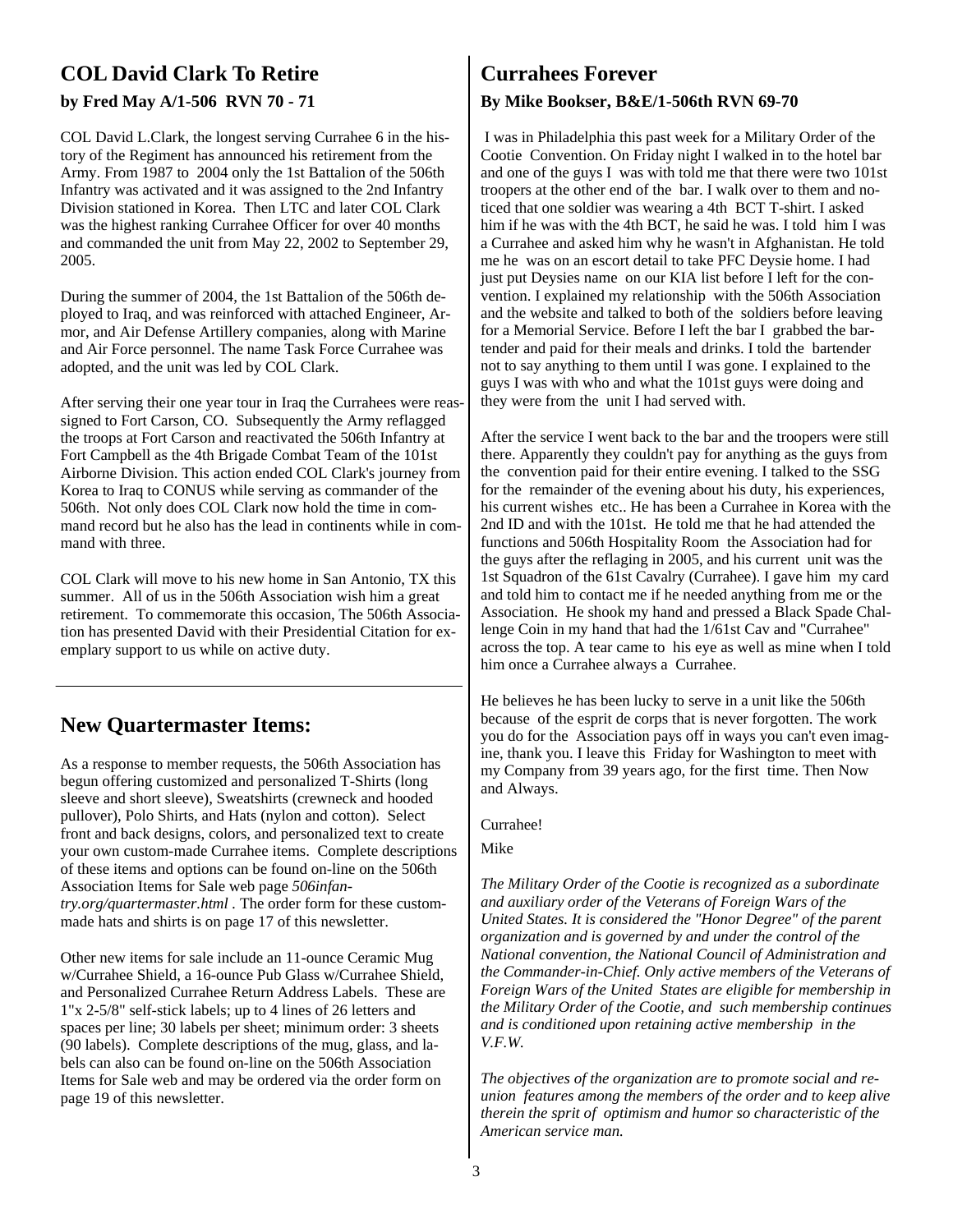## **Vietnam Currahee Trains Afghan and Iraqi Police Forces**

Retired California Highway Patrolman Jim McCoy (D Co, 1st BN, 506th, 1970-1971; FSB Ripcord) deployed to Afghanistan in April 2006 as a civilian to help train Afghan police forces. †After spending a year in Afghanistan, Jim returned to the US in April 2007, but then deployed again in December 2007, this time to Iraq as a civilian helping to train Iraqi police forces.

In January 2008, Jim met SFC Rick Lopez, who was serving in Iraq as a medic. †SFC Lopez is the son of Wally Jurinen, who also served in D Co, 1st BN, 506th during the battle of Fire Support Base Ripcord in 1970.

Jim is currently working with the 58th Military Police Company, which deployed to Iraq from Hawaii.

#### The Wall

 **By Jim O'Laughlin A Co, 1st BN, 506th, 1969-1970** 

May 1, 2008

The traveling wall came to a town near mine today. I was not sure if I should go or not, but something just drew me there.

When I asked the guys how to find the names of those that I knew and served with, they not only told me but also printed out a short history of how they had died. I was suprised that those I had gone to school with had died in accidents. I was relieved to find out that the bodies of two others were recovered. When I left, I was filled with different emotions, but was glad that I finally went.



*Jim O'Laughlin in 1970* 



It wasn't until I returned home and showed my wife the printouts that she pointed out that today's date was the day that my squad leader, Larry Henshaw was KIA. Now I know what drew me there today.

To all of you who read this, thank the good Lord that you can! To those that can't, thanks for getting me home safe and may you rest in peace knowing that we will never forget you.

#### **Letters to the Association**

Gentlemen,

I am the Squadron Commander for PFCs Deysie and Trimble. I cannot express my appreciation for what you have done for the families of our fallen Troopers. I have been a Currahee since 1994 when I commanded C/1-506th in Korea and I have never been prouder to be associated with the 506th.

I look forward to meeting and thanking all of you when I return to the United States.

Currahee!

Tom O'Steen

LTC Tom O'Steen, SCO, 1-61 CAV, 4 BCT, 101 AASLT

## **From 2nd Infantry Division Currahees:**

Thank you Bruce.



It's amazing traveling around the world how many fellow Currahees you run into. What a great unit

and all the great memories I have from there! Again, thanks a lot. I will be sure to print up that Membership form and get it out soon. I am currently in Iraq, so it might be awhile. But I will be sure to do it anyways.

Thanks brother,

SGT R. Dan Thompson Jr. (56th MMB Night Battle NCO) D Co, 1st BN, 506th, 1994-1996

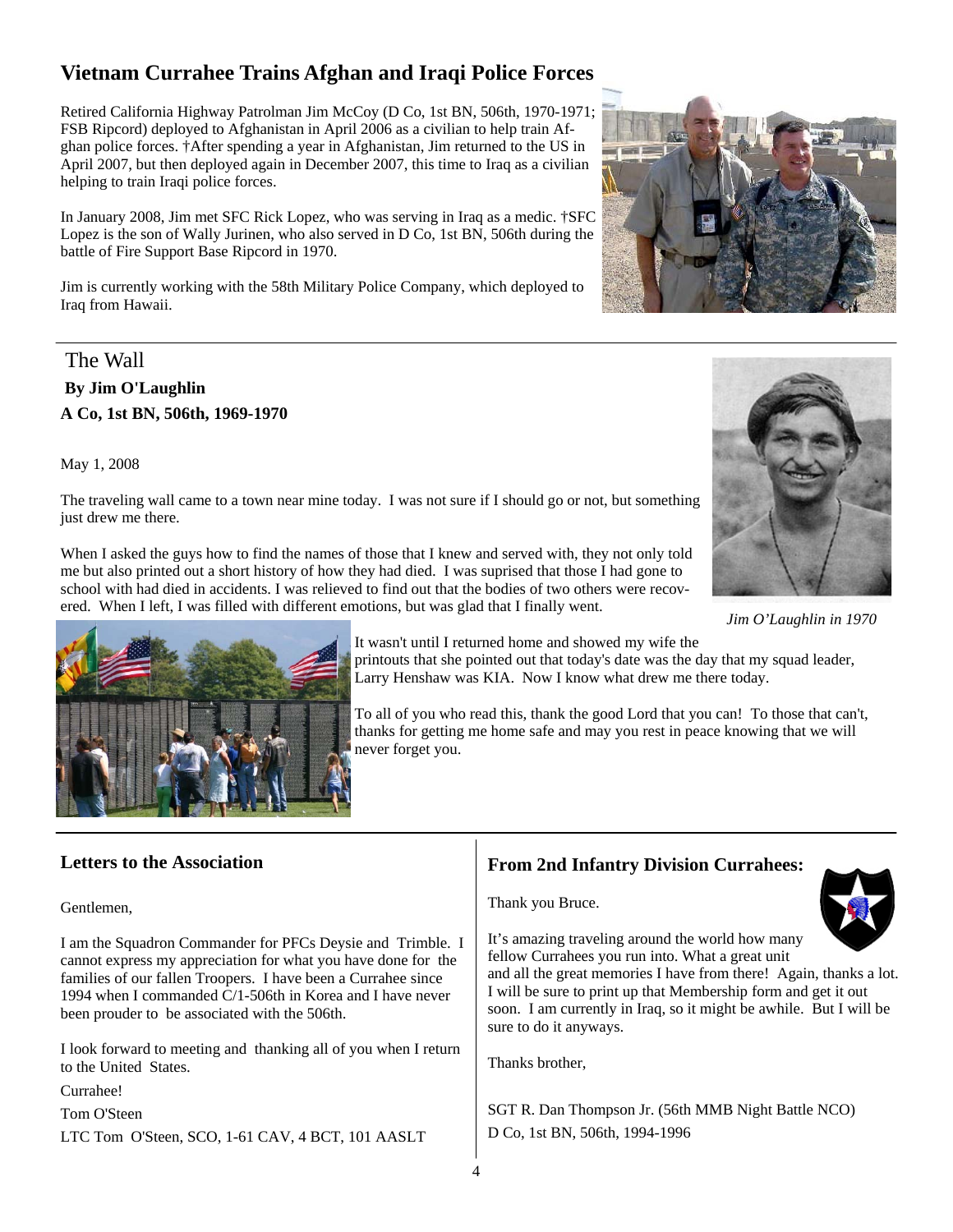## **Active Duty Notes**

*Editor's Note: We are privileged to be able to include articles from active duty Currahees on duty in the Middle East. We are indebted to the authors and to their respective units for permission to publish these articles.*

#### **Alpha Company Notes**

Alpha Company  $4<sup>th</sup>$  Brigade Special Troops Battalion Sappers from CTF Currahee recently conducted training for ANP Soldiers in the Kharwar District of Logar. This joint training has enabled the ANP to provide a higher level of security for the District's citizens and gave greater legitimacy to the local government. This joint team of Sappers and ANP Soldiers packs a "1-2 punch" for CTF Currahee!



*Sappers from 1/A/4th BSTB, Team Logar, work closely with ANP counterparts during joint training in Kharwar District.* 

## Soldiers of 4<sup>th</sup> PLT Bravo Battery 4-320<sup>th</sup> FAR at **FOB Airborne provide fires to thwart Taliban attack**

 The Soldiers of 4-320th FAR, "Guns of Glory" battalion, are conducting missions throughout the Currahee AO in support of Operation Enduring Freedom. These are well trained and professional Soldiers focused on the mission of the Task Force. Some are conducting maneuver missions in their areas of responsibility. Many of the Guns of Glory element's primary missions are still the delivery off accurate and timely fires in support of their maneuver counterparts.

 A prime example of the King of Battle's power is the Soldiers of 4th platoon Bravo Battery 4-320th FAR. They man their 105mm howitzers which they are highly trained at delivering the consistently accurate fires required to defeat a determined enemy. These fine artillerymen are co-located with maneuver elements at FOB Airborne. They form Team Wardek, and they stand primed and ready to defeat the enemy at every turn.

 The 4th platoon Bravo Battery Soldier's skills and training were put to test in a recent attack on their FOB. Team Wardek was able to defeat the enemy in this attack by massing fire power in a complete combined arms engagement. The Guns of Glory Soldiers provided the fires with their howitzers in support of the maneuver elements with a surgeon's accuracy. Each piece of the team conducted itself professionally, responsibly, and precisely to thwart the attack on FOB Airborne.

## **Charlie Company, 1-506th INF, Team Ghazni FOB Warrior, Afghanistan-**

Charlie Company,  $1-506<sup>th</sup>$  INF has made success early in their deployment by helping partner Afghan tribal elders with their government. Afghan tribal elders met with local government officials at the Gelan District Center for the first time in months. This event marked the first time local tribal elders have been to the District Center in months. To make the meeting even more monumental, tribal elders from 12 different villages signed a mutual support agreement. The agreement states that the villages are pledged to stand up to the Taliban together if one village is threatened.

The Afghan government did not achieve this milestone without any effort. Prior to the mutual support agreement, the Afghan government coordinated for a major seed distribution to the locals in the area. A seed distribution drop was coordinated by Afghan officials and delivered 100,000 pounds of seed with plans to distribute 200,000 pounds next spring. Furthermore, Afghan officials provided a village medical outreach program in order to assess and care for over 600 locals.

The Afghan government has set forth to show signs of goodwill to its people. Its attempts to reach out to the local people have netted two major victories; win the support of its populous and inspire them to work together to achieve a common goal.





*(Continued on page 9)*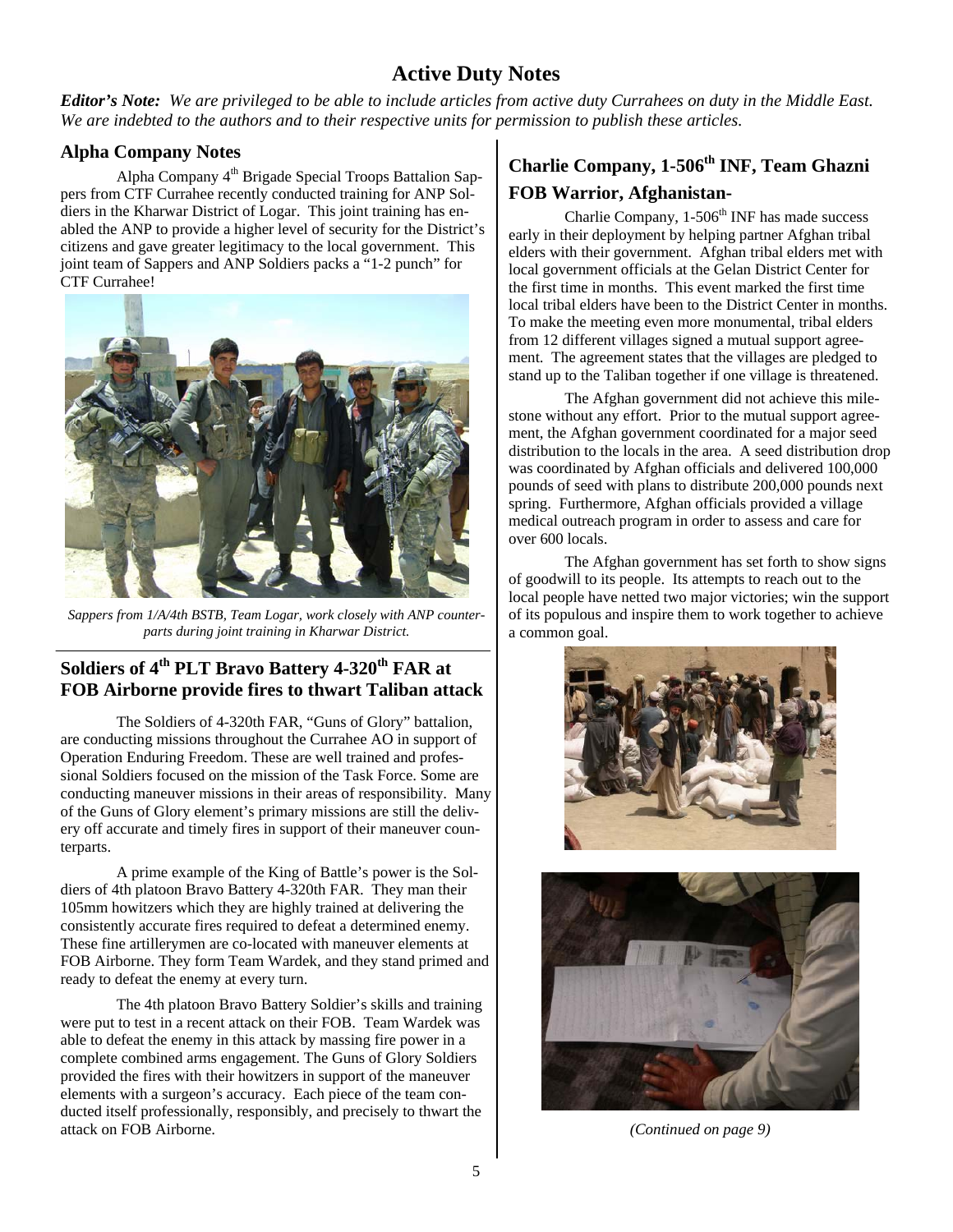# **2008 Currahee Reunion August 13-16, 2008, Reno, Nevada**



Mark your calendar and start making plans to attend the 2008 Currahee Reunion, August 13-16, 2008. This Reunion will be conducted in coordination with the 101st Airborne Association as well as other Regimental Associations. This provides the opportunity to reestablish friendships across the broad spectrum of units that have served within the 101st Airborne Division while maintaining our special identity.

 The 506th Association events include a Regimental Buffet, Association General Membership Meeting and Reunion Hospitality/Display/QM Sales Room and the Currahee Memorial Dinner. As it is conducted in coordination with the 101st Association, members of the 506th Association are invited to participate in 101st events. All that is necessary is to sign up for the 101st events you desire on 101st Association web site – membership in the 101st Association is not required. Be advised that the 101st Association is offering discounts to those who register early for their events / functions. We will reciprocate for current 101st Association members who are not currently members of the 506th Association.

 Our host city is Reno, Nevada, which modestly bills itself as "The Biggest Little City in the World" and offers a large array of famous casino hotels and many other forms of entertainment besides gambling, dining and music. The area has some of the most creative mountain, river and desert attractions, including beautiful Lake Tahoe, a magnificent mountain lake. Located on the border of Nevada and California, it offers convenient access from across the nation.

The Headquarters for the 2008 Currahee Reunion will be:

## **Circus Circus Hotel 500 North Sierra Street Reno, Nevada**

#### **Special Reunion room rates in each of the hotel towers are:**

#### **Sky Tower:**

Sunday - Thursday =  $$59$  or  $$68.01$  per night to include tax Friday & Saturday =  $$89$  or  $$102.14$  per night to include tax

#### **Main Tower:**

Sunday - Thursday =  $$69$  or \$79.44 per night to include tax Friday & Saturday = \$99 or \$112.37 per night to include tax



#### **Room Reservations:**

Direct hotel phone numbers are 800-648-5010 or 775-329-0711. Use the Reservation Code I 101 (I as in "India")

Check the **Currahee Reunion Schedule of** Events on page 7 for the full schedule. Use the 2008 **Currahee Reunion Registration Form** on page 8 to register for the 2008 Currahee Reunion.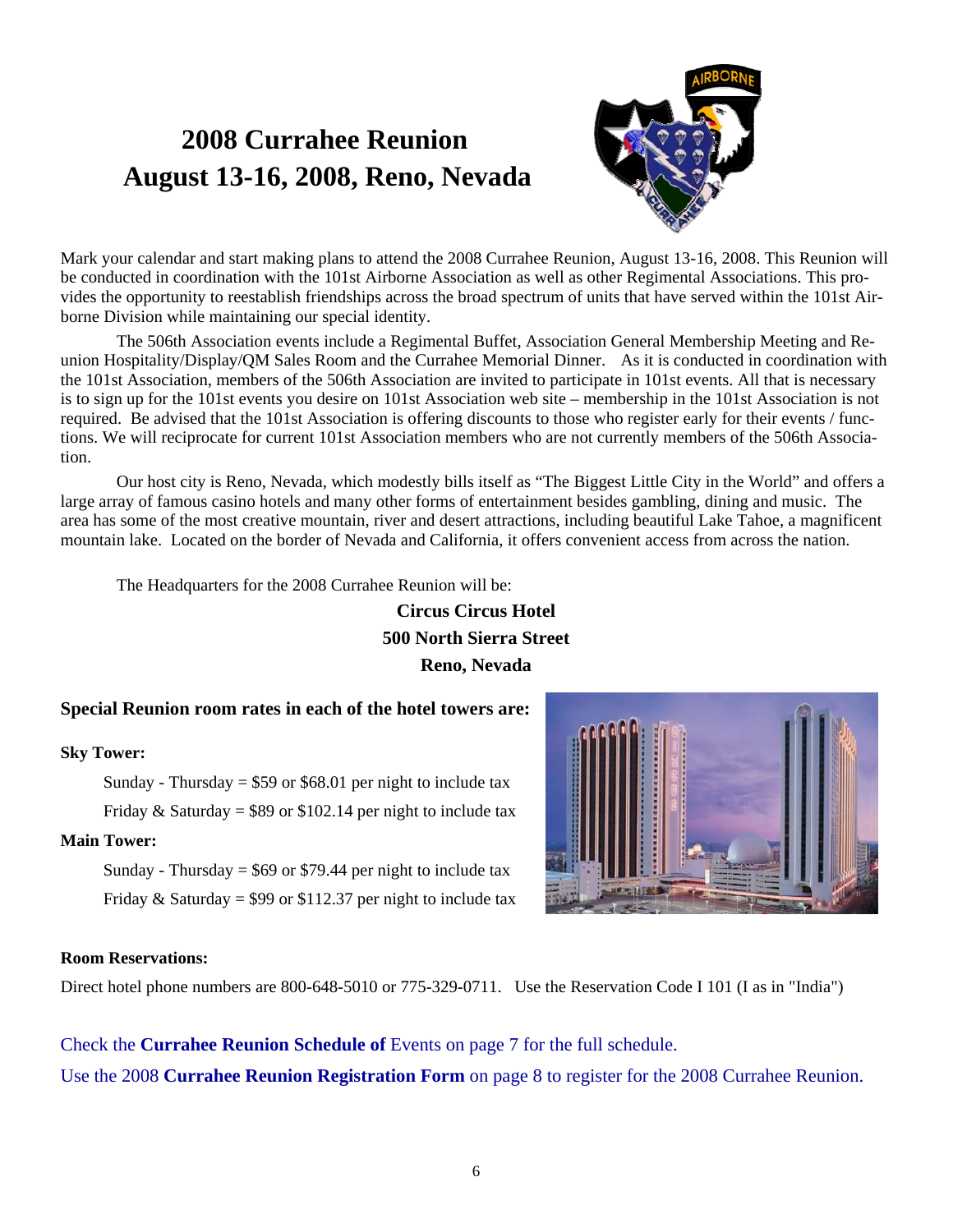## **2008 Currahee Reunion — Schedule of Events**

#### **Wednesday, August 13:**

- 1 pm 10:30 pm: 506th Association Hospitality Room opens/check-in and pick up 2008 Currahee Reunion Name Tag(s) + Information Packet. (location: Mandalay Room B)
- 1 pm 5:30 pm; 10 pm 11 pm: 101st Association Hospitality Room opens (location: Mandalay Room A; separate fee for hospitality room to be paid to 101st Association)

#### **Thursday, August 14:**

- 9 am 4 pm: 506th Association Hospitality Room open/check-in and pick up 2008 Currahee Reunion Name Tag(s) + Information Packet. (location: Mandalay Room B)
- 1 pm 5:30 pm; 10 pm 11 pm: 101st Association Hospitality Room open (location: Mandalay Room A)
- 6 pm 10 pm: 506th Association Unit Social (cash bar; location: Mandalay Room B)
- 10 pm TBD: 506th Association Hospitality Room open (location: Mandalay Room B)

#### **Friday, August 15:**

- 9 am 4 pm: 506th Association Hospitality Room open (location: Mandalay Room B)
- 1 pm 5 pm; 10 pm 11 pm: 101st Association Hospitality Room open (location: Mandalay Room A)
- 10:30 am 1 pm: 101st Association Ladies Luncheon (location: Restaurant Patio; separate fee to be paid to 101st Association)
- 6 pm 10 pm: 101st Association Memorial Dinner (location: Salons 1, 2, 5&6, Convention Center; separate fee to be paid to 101st Association)
- 8 pm TBD: 506th Association Hospitality Room open (location: Mandalay Room B)
- 10 pm 11 pm: 101st Association Hospitality Room open (location: Mandalay Room A)

#### **Saturday, August 16:**

10 am - noon: 506th Association General Membership Meeting (location: Mandalay Room B)

- 1:30 pm 3:30 pm: 506th Association Board of Directors Meeting (location: TBD)
- 1:30 pm 3:30 pm: 506th Association Hospitality Room open (Location: Mandalay Room B)
- 6 pm 7 pm: 506th Association Reception (cash bar; location: Silver Legacy Resort Hotel Silver Baron Ballrooms C/D/E; the Silver Legacy Hotel is next door to the Circus Circus Hotel; covered walkway between the two hotels)
- 7 pm 9:30 pm: 506th Association Memorial Dinner (cash bar; location: Silver Legacy Resort Hotel Silver Baron Ballrooms C/D/E)
- 6 pm 10 pm: 101st Association Awards Dinner (location: Salons 1, 2, 5&6, Convention Center; separate fee to be paid to 101st Association)
- 10 pm TBD: 506th Association Hospitality Room open (location: Mandalay Room B)
- 10 pm 11 pm: 101st Association Hospitality Room open (location: Mandalay Room A)

#### **Sunday, August 17:**

6 am - TBD: Departure

#### **A Reminder: Contributions to the Association are fully tax deductible.**

#### **If you, your company or other organization want to contribute to help either Currahee veterans or current active duty soldiers of the regiment, here is some important information that may benefit you.**

The IRS has recognized the 506th Association as a War Veterans Organization under section  $501(c)(19)$ , so donors making contributions to the Association can deduct such donations on their personal or corporate tax filings, as provided for by IRS rules and regulations. The Association is listed in IRS Publication 78, *Cumulative List of Organizations described in Section 170(c) of the Internal Revenue Code of 1986*, the list of organizations eligible to receive taxdeductible contributions.

For exemption/deduction purposes, the Association Employer Identification Number (EIN) is 91-2088108.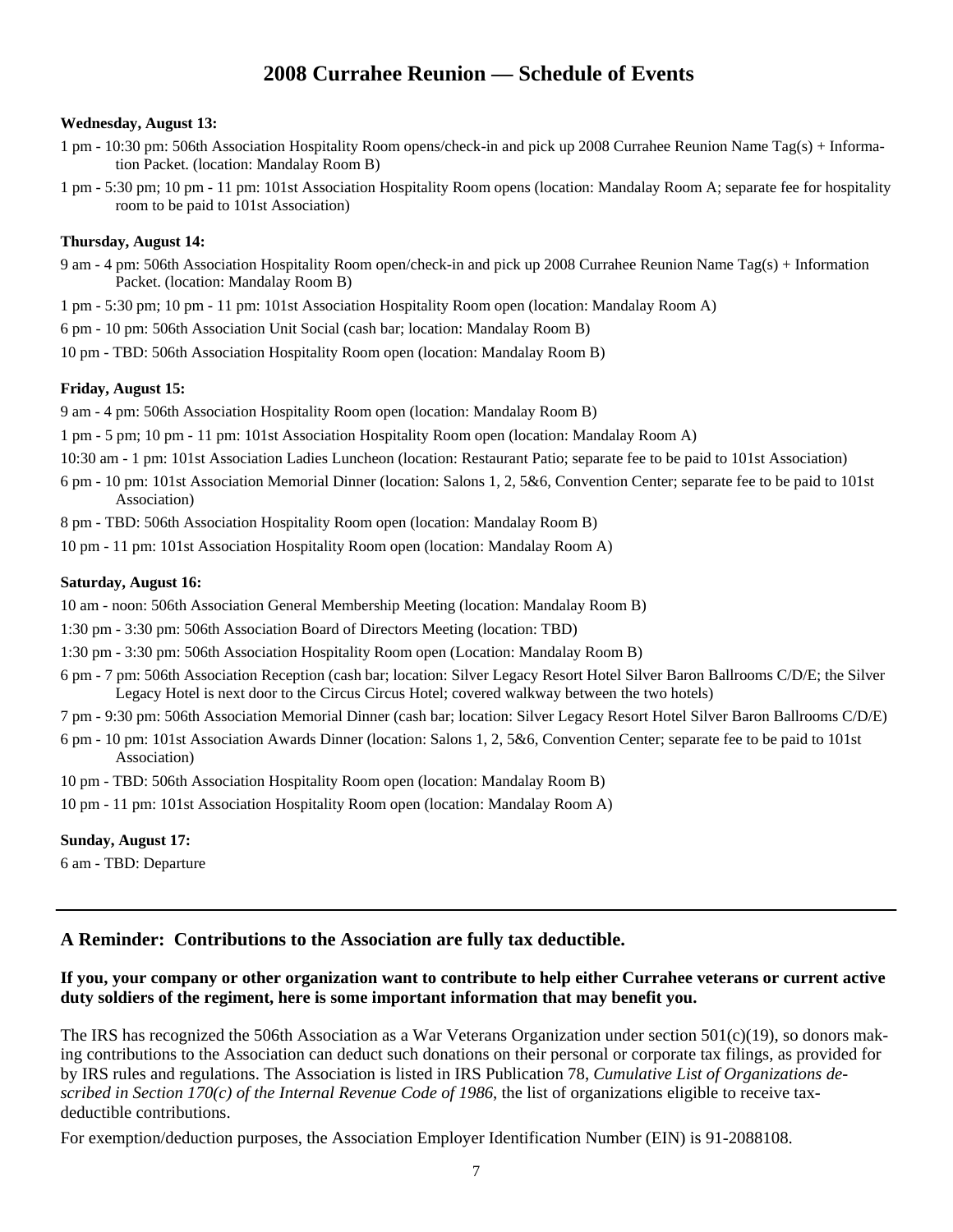# **2008 Currahee Reunion Registration Form**

**August 13-16, 2008 – Circus Circus Hotel, Reno, NV** 

| <b>NAME:</b>       |                                                |                  |
|--------------------|------------------------------------------------|------------------|
|                    |                                                |                  |
|                    |                                                | STATE: ZIP CODE: |
| <b>HOME PHONE:</b> | eMAIL ADDRESS: _______________________________ |                  |

NAMES OF SPOUSE/GUEST(S) ATTENDING THE REUNION:

| <b>REUNION ACTIVITY</b>                                                               | # OF PERSONS                                                                                                                                                | \$ PER<br><b>PERSON</b><br>(before 08/01/08)         | \$ PER<br><b>PERSON</b><br>(after 08/01/08)          | <b>TOTAL</b> |
|---------------------------------------------------------------------------------------|-------------------------------------------------------------------------------------------------------------------------------------------------------------|------------------------------------------------------|------------------------------------------------------|--------------|
| <b>Registration Fee</b>                                                               | #                                                                                                                                                           | \$10.00                                              | \$15.00                                              | \$           |
| <b>WEDNESDAY, August 13</b>                                                           |                                                                                                                                                             |                                                      |                                                      |              |
| Welcome Table/Hospitality/Display Room<br>(1pm-10:30pm; snacks/non-alcohol beverages) | N/A                                                                                                                                                         | N/A                                                  | N/A                                                  | <b>FREE</b>  |
| <b>THURSDAY, August 14</b>                                                            |                                                                                                                                                             |                                                      |                                                      |              |
| Welcome Table/Hospitality/Display Room<br>(9am-4pm; snacks/non-alcohol beverages)     | N/A                                                                                                                                                         | N/A                                                  | N/A                                                  | <b>FREE</b>  |
| 506 <sup>th</sup> Unit Social (hor d'oeurves/cash bar)<br>(6pm-10pm)                  | #                                                                                                                                                           | \$20.00                                              | \$25.00                                              | 1\$          |
| Hospitality/Display Room (10pm-TBD)                                                   | N/A                                                                                                                                                         | N/A                                                  | N/A                                                  | <b>FREE</b>  |
| <b>FRIDAY, August 15</b>                                                              |                                                                                                                                                             |                                                      |                                                      |              |
| Hospitality/Display Room (9am-4pm; 8pm-TBD)                                           | N/A                                                                                                                                                         | N/A                                                  | N/A                                                  | <b>FREE</b>  |
| <b>SATURDAY, August 16</b>                                                            |                                                                                                                                                             |                                                      |                                                      |              |
| General Membership Meeting (10am-noon)                                                | <b>Association Members</b>                                                                                                                                  | N/A                                                  | N/A                                                  | N/A          |
| Hospitality/Display Room (1:30pm-3:30pm)                                              | N/A                                                                                                                                                         | N/A                                                  | N/A                                                  | <b>FREE</b>  |
| Reception (6pm-7pm)<br>Currahee Memorial Dinner (7pm-9:30pm)<br>(SELECT YOUR ENTREES) | <b>Beef</b><br>$\begin{array}{c}\n# \quad \quad \text{---} \\ \text{---} \\ \text{---} \\ \hline\n\end{array}$<br>Chicken<br>Fish<br>Child's Meal $#$ _____ | (cash bar)<br>\$35/adult<br>\$18/child<br>(under 12) | (cash bar)<br>\$40/adult<br>\$20/child<br>(under 12) |              |
| Hospitality/Display Room (10pm-TBD)                                                   | N/A                                                                                                                                                         | N/A                                                  | N/A                                                  | <b>FREE</b>  |
| <b>TOTAL AMOUNT ENCLOSED</b>                                                          |                                                                                                                                                             |                                                      |                                                      | \$           |

Make your check/money order payable to: *The 506th Airborne Infantry Regiment Association (Airmobile-Air Assault)* **Mail this form and your check to: Hoyt Bruce Moore, III, 4126 Cole Way, San Diego, CA 92117-1123**

**REFUND POLICY:** all cancellations and refund requests must be made via phone **858-274-4317**  or eMail *TheMOE\_A1506@msn.com* no later than **August 1, 2008.** 

#### **NOTES:**

- 1. The 101<sup>st</sup> Association is holding its annual reunion August 13-16, 2008, at the Circus Circus Hotel in Reno and will be allowing members of the 506<sup>th</sup> Association to register for 101<sup>st</sup> Association events on an "a la carte" basis, even if they are not 101<sup>st</sup> Association members. Information can be found at the 101<sup>st</sup> Association web site *www.screamingeagle.org/reunion.htm,* or they can be reached at *101exec@comcast.net* or 931-431-0199.
- **2.** The 506<sup>th</sup> Association will NOT be serving alcoholic beverages in their Hospitality Room, so anyone wanting alcoholic beverages will need to register for the 101<sup>st</sup> Association Hospitality Room.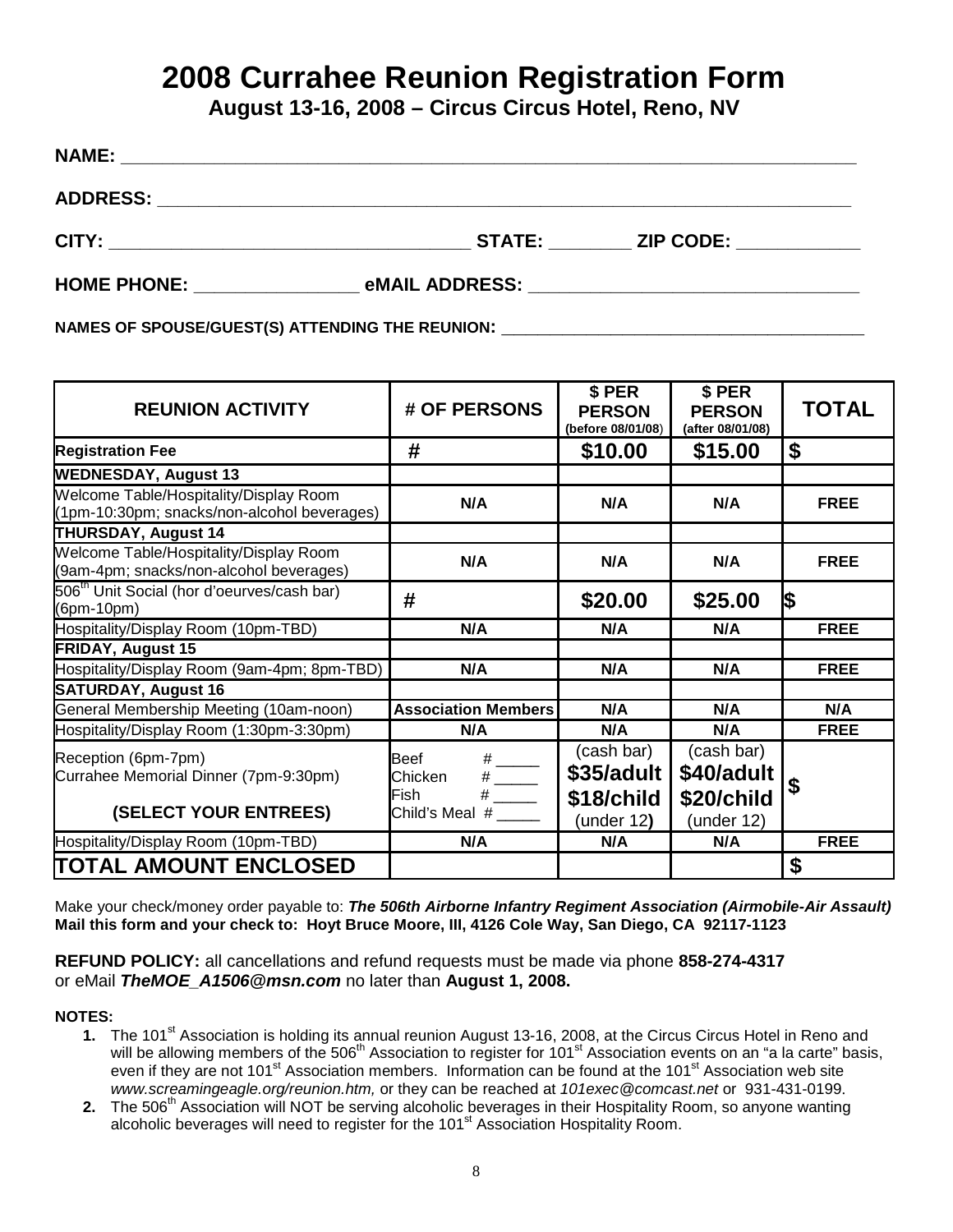# **Hotel Company, 1-506th IN, Team Ghazni**

FOB Ghazni, Afghanistan- When the battalion mortar platoon from  $1-506^{\text{th}}$  IN found out that they had deployment orders to Afghanistan they knew that they would have the chance to fire mortars in combat, just what they had joined the Army for. Shortly after the receipt of their orders, they were given a different mission. The battalion mortar platoon would serve as a mobile reaction force for an area the size of West Virginia. Their mission would require them to respond to a myriad of tasks that mortarmen generally would not be tasked to complete.

In only a few short weeks of being in country, the battalion mortar platoon call sign "Reaper," has already responded to troops in enemy contact that needed assistance, conducted vehicle recovery operations for downed vehicles and executed multiple critical resupply missions. Most recently the "Reapers" have engaged in counterinsurgency operations. These operations have included key leader engagements with Afghan officials and collecting atmospherics from local Afghans. The Soldiers of the battalion mortar platoon certainly have their work cut out for them, but their motivation and opportunity to engage in numerous types of operations keeps them always asking for more opportunities to help the Afghan people.

*(Continued on page 11)* 



## **Widows, Orphans, and Wounded Soldiers Fund serves our families by Fred May A/1-506 RVN 70 - 71 WOWS Fund Committee Chair**

One of the most important and appreciated activities of the Association is the Widows, Orphans and Wounded Soldiers Fund, better known as the "WOWS Fund". Supported en-

tirely by contributions from Association members and supporters, the WOWS Fund was established by Thomas G. Lee (CSC, 1st BN, 1987-1988) to provide visible indications of our support to wounded Currahees, and emergency financial assistance to living, current and former Currahees or family members of active-duty Currahees killed, wounded, or missing in action. Under the fund requirements, the recipient's parent, child or spouse must have served with the 506th Infantry Regiment or a supporting unit as defined in the Association by-laws.

The association provides a selection of Currahee items to the wounded, including 506th Association Gym/Duffel Bag, Currahee Shield Pin, 506th Association Hat, Currahee Flag, 506th Infantry Bracelet, Static Cling Currahee Decal and 506th Association Challenge Coin

There is no formal application form used to apply for the assistance grants; the sole criterion for the award is the financial need of the recipient. The decision to provide aid is made by a three-person committee, which also determines the amount of the award. The committee is appointed by the Association Board of Directors. Information about the identity and circumstances of applicants is limited to the members of the committee, but the names of recipients will be made public after the award decision is made. The committee and the amount of contributed funds available determines the size and frequency of awards.

*Continued on page 12* 

## Trying to Locate:

*From SK1(SW) Robert Gonzalez,* HAZMAT Supervisor on the USS COWPENS (CG-63): I proudly serve my country as a Sailor in the US Navy and have proudly served as a Soldier in the US Army Infantry. I am looking for anyone who served with D Company, 2nd Battalion, 506th. My uncle was killed in Thua Thien on 6/9/69. His name was Guadelupe Prado, Jr. "Wally" was the name his buddies called him. Anyone with any info, please email me at gonzalesr@cg63.navy.mil.

*From Mike Kenney in Washington, DC:* I am looking for information on my Uncle Joe Kenney (2LT Joseph Hayden Kenney). Joe was in C Company, 1st Battalion, 506th, MOS 1542. He was only in Vietnam for a short time. 17 Mar 1969 was the start of his tour. Information on his death is few and far between. He was KIA on 24 Jun 1969, Thua Thien Province. My eMail is acn8s@yahoo.com

*From Woodrow "Woody" Hall in Dallas, GA*: I am looking

for Currahees who served with my uncle, CWO2(R) Woodrow H. Smith, who was the First Sergeant of G Company, 3rd Battalion, 506th PIR, from 1942 until he was taken prisoner of war in June 44 in Normandy. Any pictures or remembrances they would share with me would be appreciated. My eMail is woodrowlhall@bellsouth.net .

*From Perry Schroeder in Saint James, MN:* Do any of you 506th soldiers know of or heard of B. Pfeil? Probably 1968 or 1969 at Camp Evans. The spelling may not be exact. Would appreciate any information. My eMail is perryjs@rconnect.com .

*From Robert L. Larkin:* looking for Currahees or the family members of fallen Currahees who participated in combat action in Vietnam. I am writing a book in which  $\overline{I}$  will feature the stories I am told. These stories will not be edited by me or anyone else. If interested please send an email to: robert.l.larkin@gmail.com or visit the temporary site for the book:

www.freewebs.com/thebloodofpatriotsvietnam. I hope to make this a project you are all proud of and thank you for your service to our great country!

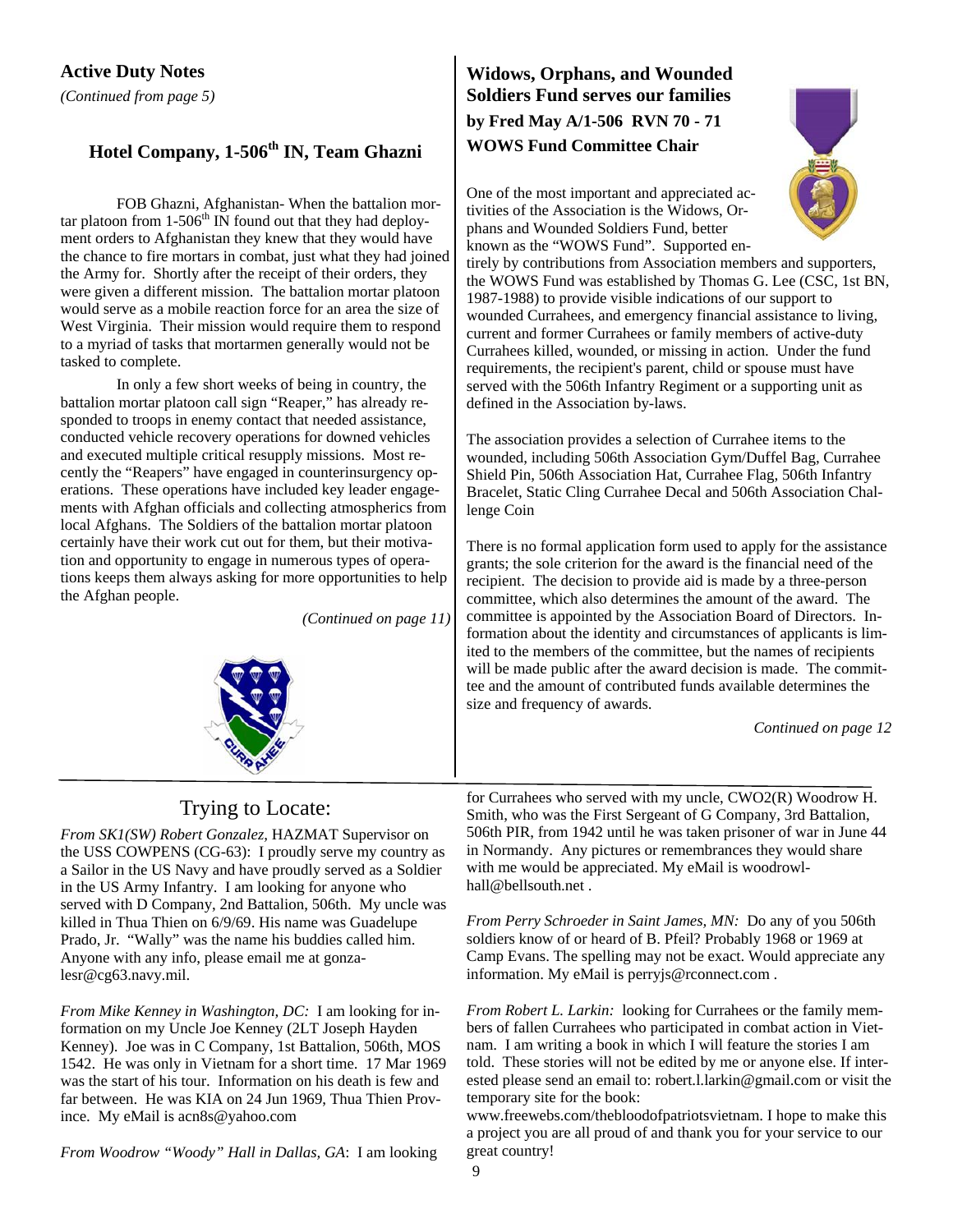## **Last Roll Call:**

**Currahees KIA in Operation Enduring Freedom (Afghanistan)**  James D. Crook, E Co (Recon), 1st BN, Vietnam, died August 30, 2007 Roy L. Denham, E Co (Recon), 3rd BN, Vietnam, died September 21, 2007 Roy E. Pickel, E Co, 2nd BN, 506th PIR, WWII, died January 2, 2008 George S. Koziol, B Co, 3rd BN, Vietnam, died January 23, 2008 Gerald W. Ake, B Co, 2nd BN, Vietnam, died February 20, 2008 Denny L. Stanga, B Co, 2nd BN, Vietnam, died February 26, 2008 CSM(R) Theodore M. Reeves III, B Co, 2nd BN, Vietnam, died March 12, 2008 Maxwell M. Clark, E Co, 2nd BN, 506th PIR, WWII, died March 14, 2008 James H. Alley, Jr., E Co, 2nd BN, 506th PIR, WWII, died March 14, 2008 Quentin D. Sjodin, D Co, 1st ABG, died March 27, 2008 Louis W. Cioni, F/HQ (LMG), 2nd BN, 506th PIR, WWII, died April 12, 2008 Stanley B. Clever, Sr., G Co, 3rd BN, 506th PIR, WWII, died April 26, 2008

**CPL Grzegor Politowski,** Polish Battle Group, 04/08/08, Andar District, Ghazni Province

**SSG Radim Vaculik,** 102 Czech Recon BN, 04/30/08, Mohamed Agha District, Logar Province

**SSG Kevin Casey Roberts,** D Co, 2nd BN, 506th, 05/07/08, Sabari District, Khost Province

**SPC Jeremy R. Gullett,** HHB, 4th BN, 320th FA, 05/07/08, Sabari District, Khost Province

**Mr. Michael V. Bhatia,** Human Terrain Team, 05/07/08, Sabari District, Khost Province

**SGT Isaac Palomarez,** A Co, 1st BN, 506th, 05/09/08, Tagab District, Kapisa Province

**PFC Ara T. Deysie,** C Troop, 1-61st Cavalry, 05/09/08, Zadran District, Paktya Province

**LT Jeffrey A. Ammon,** Provincial Reconstruction Team-Ghazni, 05/20/08, Ab Band District, Ghazni Province

**1LT Jeffrey F. DePrimo,** Provincial Reconstruction Team-Ghazni, 05/20/08, Ab Band District, Ghazni Province

**PFC Chad Trimble,** C Troop, 1-61st Cavalry, 05/28/08, Gardez District, Gardez Province

## **Treasurer's Report**

#### **Hoyt B. Moore III, A/1-506 RVN 1970-71**

As of April 30, 2008, year-to-date operating income of \$16,704.12 exceeded operating expenses of \$7,271.95 for net operating income of \$9,432.17, with \$2,301.00 of that net operating income earmarked for 2008 Currahee Reunion events. Total funds in Association cash accounts included the following:

| \$13,802.47 |
|-------------|
| 125.10      |
| 23,846.57   |
| 21,157.73   |
| $***$       |
| 1,891.17    |
| 8,897.69    |
| 10,368.87   |
| \$58,931.87 |
|             |

\*\* The Non-Association Jump Fund was advanced \$157.68 from Unrestricted Funds.

The 5-year Membership Dues plan continues to be successful. As of April 30, 2008, the amount of PrePaid Dues was as follows:

| Year 2009             | \$4,475.00  |
|-----------------------|-------------|
| Year 2010             | 4,410.00    |
| Year 2011             | 4,410.00    |
| Year 2012             | 1,076.00    |
| TOTAL DEFERRED INCOME | \$14,371.00 |

**Thanks to all of you who responded to the various membership drives and to those who have made additional donations for Association expenses, the Scholarship Fund, and the Widows, Orphans, & Wounded Soldiers Fund.**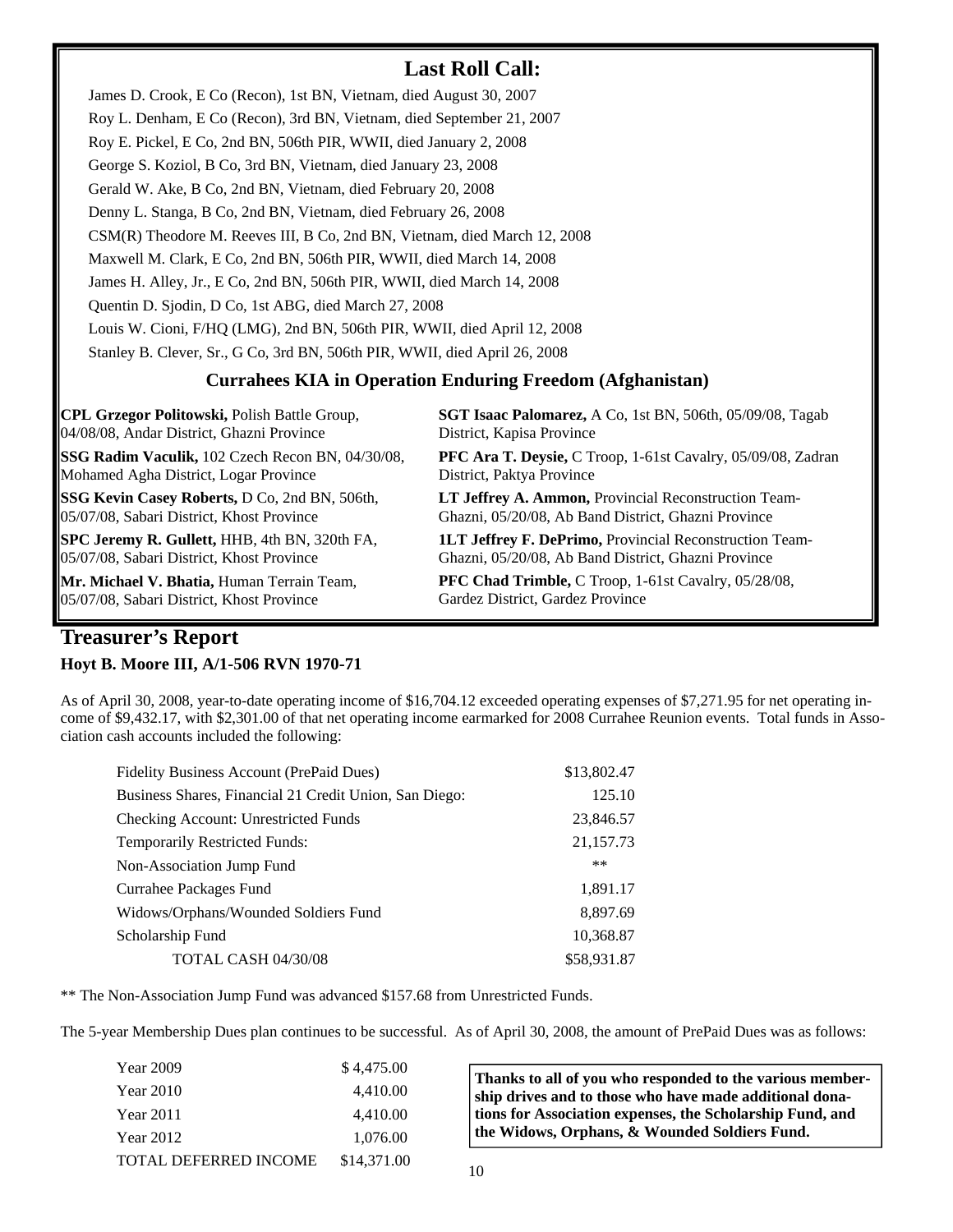## **Active Duty Notes** *(Continued from page 9)*

## **Charlie Company: ANA Conducts well assessment in Ab Band**

 This week in the Ab Band district of Ghazni, Afghanistan, Soldiers from Charlie Company, 1-506<sup>th</sup> Infantry and their Afghan counterparts conducted a well assessment in the area of Delani village. The purpose of this visit was to ensure that the wells in this area are in good working order. Being that wells are the main source for Afghans to get water and irrigate their farming lands, Coalition and Afghan leadership took heed to reports that locals were in need of wells. Charlie Company and their Afghan National Army counterparts went to several villages to see to the needs of the villagers.

 ANA agreed to put a power driven well into the village as soon as possible. They also provided 10 gallons of fuel for the vil-

lagers generator that had been out of fuel for some time. After this assessment, the ANA is working through the government of Afghanistan to bring many more wells into the Ab Band district for both drinking and irrigation purposes.



## **B Co/4 BSTB Daggers Officially OEF Veterans**

*By CPT Wilfredo Franceschini* 

#### *7 May 2008*

It was a busy day as usual in the Currahee Area of Operations. The weather was acting up, going from "not so bad" in the morning to "the skies are going to fall" by noon, then to a nice sunny afternoon with a light breeze. The Bravo Company "Daggers" were scheduled to conduct their internal Shoulder Sleeve Insignia – Former Wartime Service, otherwise known as the "Combat Patch," ceremony at 1500 local time in front of the command post. Little did they know, brothers in arms from the Currahee team would lose their lives, falling victim to a road side IED. The incident set a very somber tone to the ceremony, as both CPT Will Franceschini and 1SG Ryan Brassard addressed their company. Themes on sacrifice, pride, and military heritage were all covered, as the Soldiers absorbed the harsh realities of war while proudly accepting their part in the history of the 101<sup>st</sup> Airborne Division and their newest Rendezvous with Destiny.

The intelligence mission is not an easy task. It requires focus, attention to detail, and more importantly commitment and dedication. It requires highly specialized Soldiers to accom-

plish complex missions with little to no supervision - no "ifs, ands or buts" about it - because other Soldier's lives are at stake. The Soldiers of Bravo Company were reminded of their key role during the special ceremony.

"There are many things nobody can take away from you; education and life experiences for example. As others chose to continue with their lives enjoying freedoms sometimes taken for granted, you chose to service a Nation at war. Nobody can take that away from you…nobody, and for that I commend you and thank you today."

Some Daggers have been deployed previously and already had combat patches. Regardless of previous patches worn while assigned to other great units, they proudly displayed the patch of the great American Eagle in honor of the their fellow Soldiers who fell earlier today.

Bravo Company, 506<sup>th</sup> Special Troops Battalion is the only military intelligence unit in the 4<sup>th</sup> Brigade Combat Team and provide subordinate units with tactical intelligence collection in the areas of human intelligence (HIMINT), signals intelligence (SIGINT), and un-manned aerial reconnaissance.

#### **WOWS Fund** *Continued from page 9*

As of this writing, four families have received financial assistance from the Association so far this year.

For information on contributing or on applying or nominating a recipient, check the 506th Association website (www.506infantry.org), email committee chair Fred May at alfredmay@aol.com, or write to:

> The 506th Infantry Regiment Association Widows and Orphans Fund c/o Alfred May 30 Sweetman Lane West Milford, NJ 07480-2933

Contributions to the WOWS fund are of courses tax deductible, but the greatest reward comes from the heartfelt thanks we get from the wounded and the families of Currahee casualties. With the volunteer hospital visits and attendance at funerals, the Association continually demonstrates its commitment to Currahees and their families.

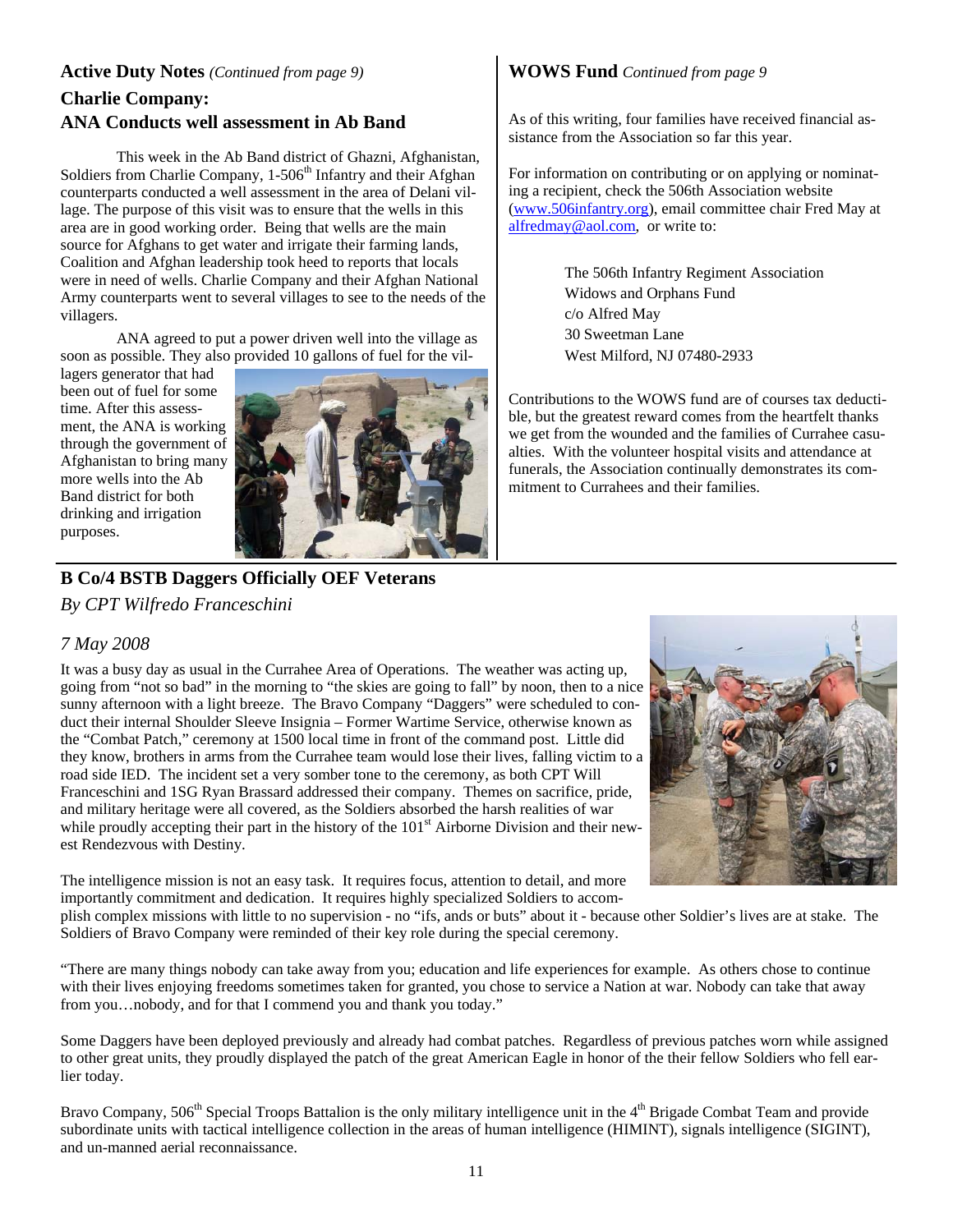## **Membership Director's Report**

## **By Eugene L. Overton, Jr. [Gene] – Membership Director C Co., 1st Bn, 506th – 1967 / 1968**

As of month-end May 30, 2008, the total number of members who have paid their dues is 491, or 93% of our goal [530] for the year. GREAT... we're within striking distance of reaching our goal; so are you going to help in not only meeting this year's goal but to exceed it? Surely with a database / roster of over 3,000+ Currahees we can do it. You can help by contacting a Currahee that you served with who is not a member and talk about joining your Regimental Association!



#### **Special Greeting from Currahee 6** *continued from page 1*

COL John P. "Pete" Johnson currently commands Combined Task Force Currahee, which consists of a combination of over 5,000 American, Czech and Polish military service-members deployed in support of NATO's International Security Assistance Force in Regional Command-East, Afghanistan. The CTF Currahee Area of Responsibility covers an over 25K square mile area, roughly the size of West Virginia. The CTF Currahee AOR includes the Afghan provinces of Ghazni, Paktika, Khost, Paktya, Logar and Wardak.

 COL Johnson is a graduate of West Point, Airborne, Ranger and Pathfinder training, and has a Master of Science in Operations Analysis. He followed this training with a tour on the Army Staff from July 1995 to July 1997, with duty as a program analyst in ODCSPER. Following the Command and General Staff College, Leavenworth, KS, he served as the Battalion Liaison Officer and later S3 for the 2d Battalion, 75th Ranger Regiment, Fort Lewis, WA. In January 2001 he arrived at Fort Bragg, NC where he served with the Joint Special Operations Command as an operational planner and Deputy Chief of Current Operations until May 2003. COL Johnson commanded 3d Battalion 505th Parachute Infantry Regiment (3 PANTHER) from June 2003 until June 2005 and served as the G3, 82d Airborne Division from June 2005 – June 2006. He recently graduated from the U.S. Army War College.

 His combat service includes Operation JUST CAUSE, Operation PROVIDE COMFORT, and multiple deployments to Operations ENDURING FREEDOM and IRAQI FREEDOM. His awards, decorations and badges include: Legion of Merit, Bronze Star (1 OLC), Defense Meritorious Service Medal, Meritorious Service Medal (2 OLC), Joint Service Commendation Medal (2 OLC), Armed Forces Expeditionary Medal with Arrowhead, Southwest Asia Service Medal, GWOT Expeditionary and Service Medals, Humanitarian Service Medal (1 OLC), NATO Service Medal, Army Staff Identification Badge, Master Parachutist Badge with combat jump star, Combat Infantryman's Badge (2d Award), Expert Infantryman's Badge, Pathfinder Badge and Ranger Tab.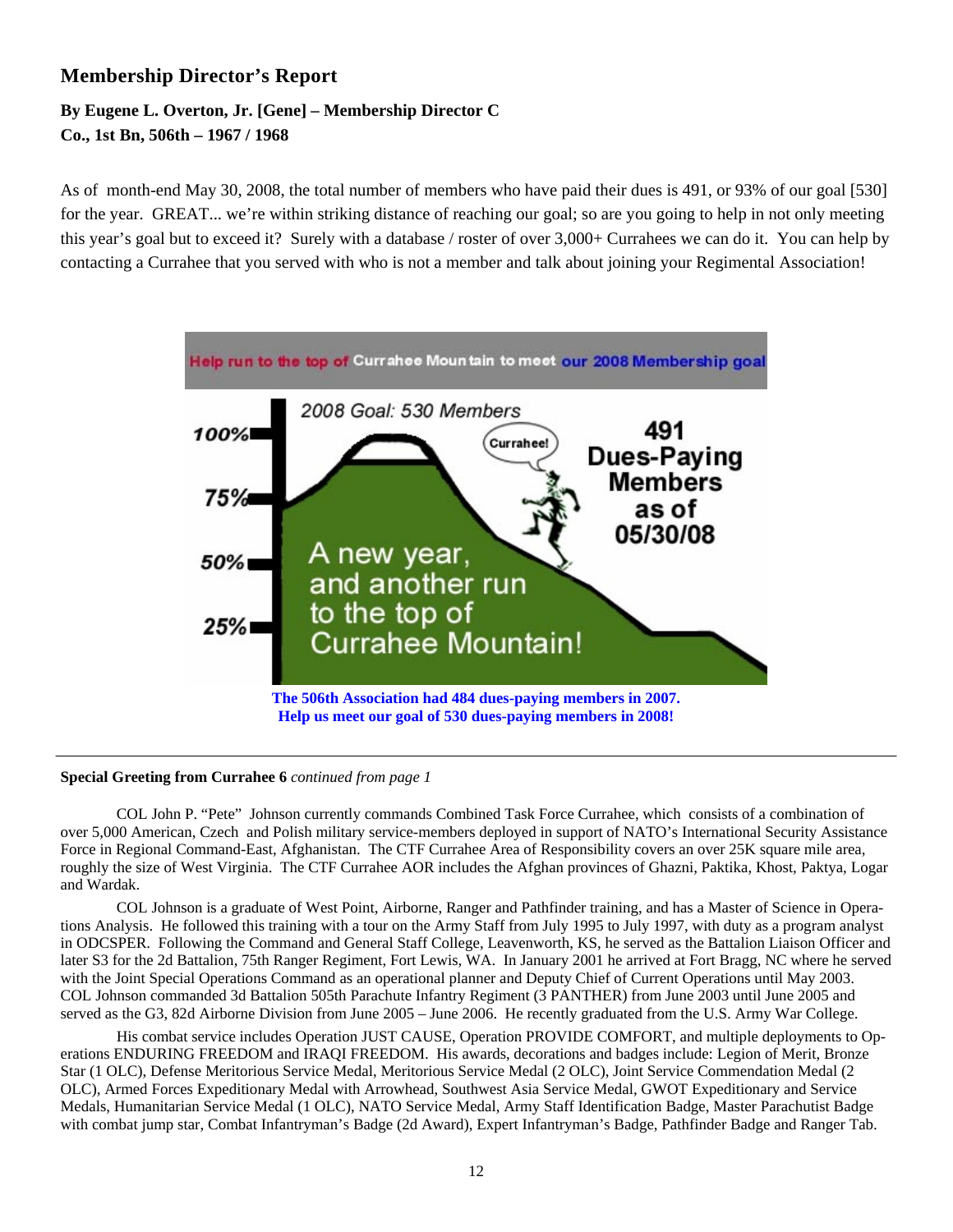#### **Funeral Service for SGT Isaac Palomarez, A by SSG Paul R. Hiltibidal 4th BCT, 506th Infantry**

I have just returned from executing the escort duties for SGT Palomarez. I just wanted to get a message out about the overall experience and treatment of SGT Palomarez.

Let me begin by saying I have never seen a community so completely committed to the support of a fallen soldier and their family. Upon arrival at the Loveland Airfield SGT Palomarez was met with full honors from the Loveland Fire and Rescue, the Loveland Police, and the



Larimer Sheriff Dept. There was also a large crowd and news coverage from several news stations out of Denver.

The Patriot Guard Riders provided 80 motorcycles and riders all bearing flags to line the entrance into the church and later the cemetary. The Riders are also, in my opinion, the reason the protesters, who had posted on their website that they would be there, never showed up. The local Knights of Columbus provided a honor guard in full dress with sabers to salute as SGT Palomarez was brought into the church, and later provided their meeting hall for a reception. The VFW, the American Legion, and the Sons of the Legion were all present providing all the support they possibly could.

The Loveland Police with assistance from the Fort Collins Police and the Larimer Sheriff Dept ensured the entire procession route was cleared and controlled, as well as providing un-uniformed officers to deal with any protesters should any incidents occur. The Loveland Fire and Rescue were standing by at the cemetary with two trucks, ladders extended, and a giant flag hanging over the entrance route.

The local residents of Loveland lined the entire procession route, a distance over six miles, almost all of them holding some size of flag. Numerous news agencies from Denver were present once again to film the event, and aired the coverage that evening at 1700. Denver provides the media coverage for almost the entire state, so the event received state-wide attention.

Finally the CAO assigned, LT Terman out of Fort Carson, did everything he possibly could for the family from start to finish and beyond; going above the expected duties of a CAO. All together, from the time I arrived till the time I left, everyone who could have possibly been involved did absolutely everything they could to provide the most impressive and respectful farewell to SGT Palomarez. I am personally ensuring that the various agencies I named receive certificates of appreciation and BN coins for all they did. The entire community of Loveland, Fort Collins, Larimer county, and even the state of Colorado have earned my respect and gratitude for supporting our fallen comrade.

#### **Funeral Service for SSG Kevin Casey Roberts by Hoyt B. Moore III, A Co. 1/506th Vietnam 1970-71**

 Octavio Laguna, C Co, 2nd BN, 506th, 1964-1966, and MOPH Chapter 1991 Commander, represented the 506th Association and the Military Order of the Purple Heart at the funeral service for SSG Kevin Casey Roberts on Friday, May 16, 2008 in Texas. SSG Roberts was serving in D Co, 2nd BN, 506th, when he was KIA on 05/07/08 in the Sabari District of Afghanistan.

 Octavio spoke briefly at the service at the Mangrum Funeral Home in Center, TX, and presented SSG Roberts' widow, Donnice with a Currahee Flag from the 506th Association. BG Genaro J. Dellarocco, Program Executive Officer for Missiles and Space, Redstone Arsenal, AL, presented Donnice with the Bronze Star and Purple Heart. After the services, BG Dellarocco presented Octavio with a Missiles and Space challenge coin.

 After the service, Patriot Guard Riders led the motorcade through downtown Center, TX streets, which were lined with hundreds of people, many waving American flags. The motorcade traveled 1-1/2 hours to West Hamilton Cemetery, Shelbyville, TX, where SSG Roberts was buried with full military honors. His grandparents, Bob and Delsia Powell, live in Shelbyville.

 Soldiers from the 7th Cavalry (GarryOwen) Regiment, Fort Hood, TX, carried the casket, and seven of them fired the three-volley salute. Several active-duty Currahee soldiers from the Rear Detachment at Fort Campbell, KY, also attended the services. US Representative Louie Gohmert presented two American flags that had been flown over the Capitol, one for SSG Roberts' daughter, Caehlen, and one for his son, Keeghan.

 SSG Roberts and SPC Jeremy Raymond Gullett, HHB, 4th BN, 320th FA, were both killed instantly when their Humvee was hit. Two other occupants in the vehicle, both from D Co, 2nd BN, 506th, were wounded and subsequently transferred to Walter Reed Army Medical Center in Washington, DC. COL(R) Bob Seitz, B/C/E (Recon)/HHC, 2nd BN, 506th, 1970-1971, is the leader of the 506th Association Hospital Visitation Team for WRAMC. Bob has visited the two D/2-506th WIAs and their families, presenting them with various 506th Association items, including a gym bag, hat, decal, and challenge coin, plus a Currahee flag, Currahee pin, and 506th Infantry bracelet.

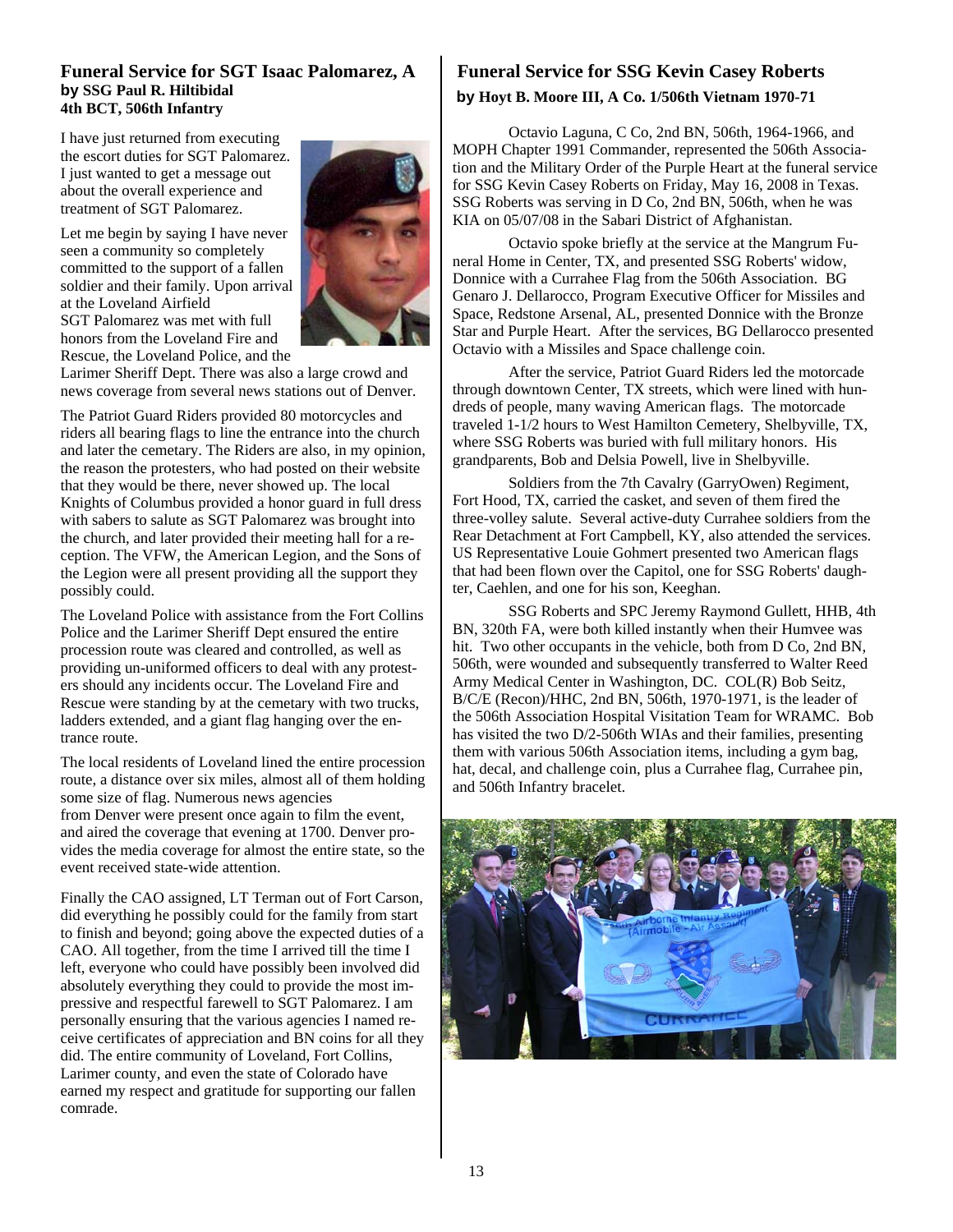## **A fallen brother Currahee! is honored with the Medal of Honor**

### **By LTC Ronald P. Clark, BN CMDR 1-506th Ramadi, 2006 Forward by Joseph E. Huesing, 1st Bn Reporter - C Co. 1/506, Fort Campbell 1975 -1979**

#### FORWARD



*Navy Medal of Honor* 

*Navy SEAL Petty Officer 2nd Class Michael Monsoor was awarded the Medal of Honor for his courage and sacrifice while serving with Task Force Red Currahee and Operation KENTUCKY JUMPER. His actions and service exemplify the motto of the Navy Seals –"The only easy day was yesterday"* 

*UN Chief Ban Ki-Moon announced to the world that Iraq was "stepping back from the abyss that we feared most." He should justly have added "thanks to the courage and sacrifice of the men and women of the Armed Forces of the United States." The story of KENTUCKY JUMPER and of PO2 Monsoor illustrates the challenges our servicemen face, and the courage and dedication of our troops.* 

In 2006, the situation in Iraq was grave and nowhere was it worse than in Ar Ramadi the capital of Al Anbar Province in the southwest of the dreaded Sunni Triangle. Al Anbar was the stronghold of the Sunni insurgency and home turf of Al-

Qaeda in Iraq. Currahees knew this piece of real estate because as part of the 2nd ID they

had deployed from the front lines of Korea to pull a tough tour in Ramadi in the summer of 2005. In March of that year, the situation in Al Anbar was deteriorating rapidly. Al Qaeda had determined that this was the place to drive the stake into the heart of the fledgling Iraqi nation. By June, U.S. casualties were at an all

time high and terrorist attacks on the Iraqi people were the highest in the country.

During Operation Kentucky Jumper, a combined Coalition battalion clearance and isolation operation in southern Ar Ramadi, PO Michael Monsoor served as automatic weapons gunner in a combined SEAL and Iraqi Army (IA) operation. His sniper overwatch element was positioned on a residential rooftop in a violent sector and historical stronghold for insurgents. In the morning, his team observed four enemy fighters armed with AK-47s reconnoitering from roads in the sector to conduct follow-on attacks. SEAL snipers from his roof engaged two of them, which resulted in one enemy wounded and one enemy killed. A mutually supporting SEAL/IA position also killed an enemy fighter. After the engagements, the local populace blocked off the roads in the area with rocks to keep civilians away and to warn insurgents of the presence of his Coalition sniper element. A nearby mosque called on insurgents to fight Coalition forces.

PO Monsoor was in a small, confined sniper position between two SEAL snipers on an outcropping of the roof, which allowed the three SEALs maximum coverage of the area. He was located closest to the egress route out of the sniper position. An enemy fighter hurled a hand grenade onto the roof from an unseen location. The grenade hit PO Monsoor in the chest and bounced onto the deck. He immediately leapt to his feet and yelled "grenade" to alert his teammates of impending danger, but they could not evacuate the position in time to escape harm. Without hesitation and showing no regard for his own life, he threw himself onto the grenade, smothering it to protect his teammates who were lying in close proximity. The grenade detonated as he came down on top of it, mortally wounding him.

On April 8th, 2008, PO Monsoor's parents, George and Sally Monsoor, were given the Medal of Honor on his behalf by President Bush. PO Monsoor's comrades, SEALs, and members of the 1-506th INF were present for the ceremony.

He is survived by his parents, his sister Sara, and his two brothers James and Joseph.

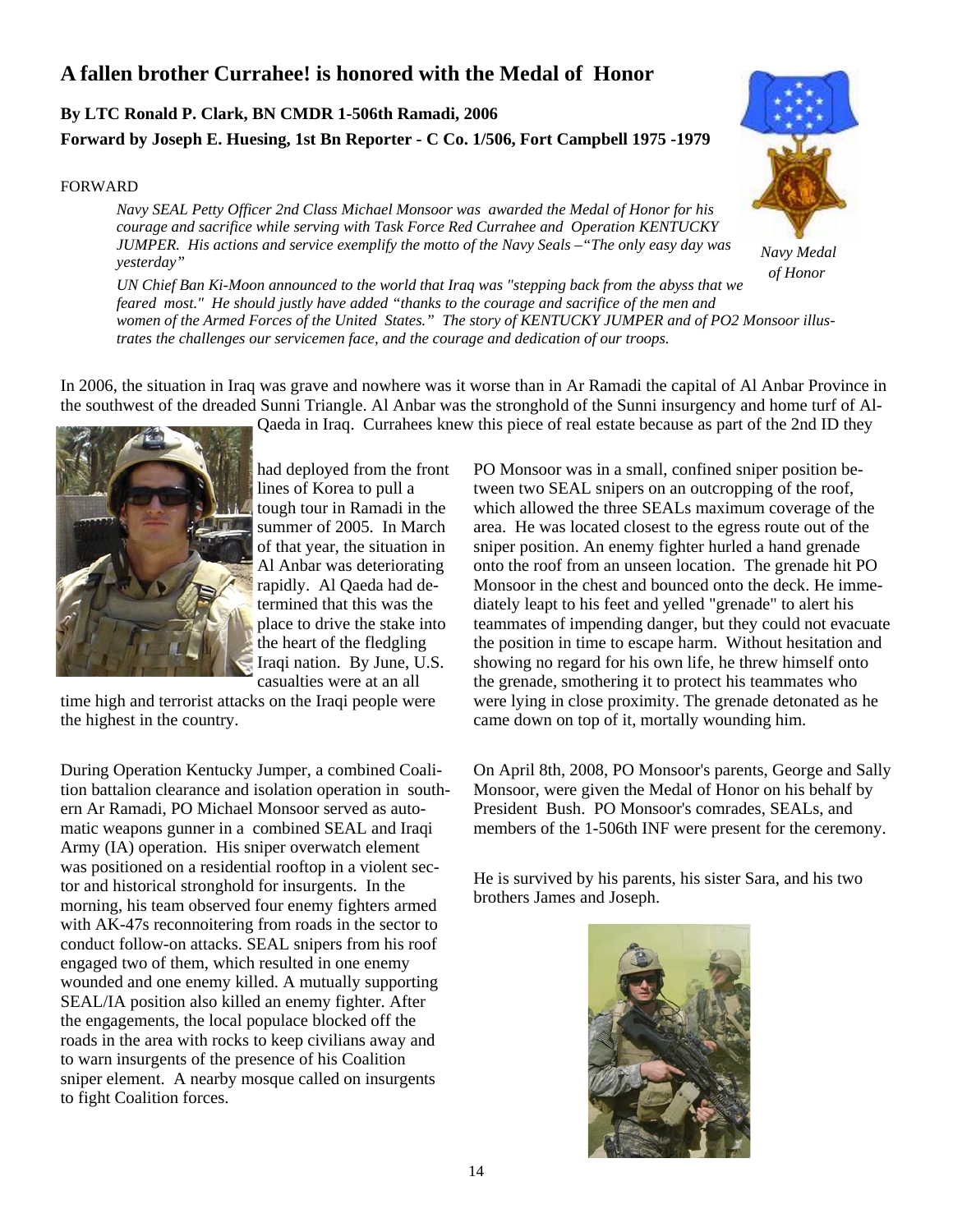#### **The SEALs and Task Force Red Currahee By LTC Ronald P. Clark, BN CMDR 1-506th Ramadi, 2006**

Al Ramadi is one of the most persistent hotspots in Iraq, and the Currahees have been in the middle of some of the most intense actions of this conflict. General George Casey, senior coalition commander in Iraq, had already ordered two of his three strategic reserve battalions into Ramadi. Into this maelstrom the 506th RCT, 101st ABN(AASLT), deployed from Sadr City to reinforce terror stricken Ramadi. During April the 75th Rangers were taking casualties in the AO while hunting al Qaeda leader Abu al-Zarqawi and in return they and the Screaming Eagles killed no less than 200 front line hardened terrorists. By summer, many sources were sure that a repeat of the brutal Fallujah-style campaign of 2004 was in the works. The Army promised that this operation would be different and urged Iraqis not to flee their city.

The offensive to retake Ramadi was launched on June 18, 2006. Use of heavy weapons was purposely more limited than in the earlier Fallujah campaign. While other U.S. Army, Marine and Iraqi units secured the northern main entrances to the city and the river and bridges, the 506th held the main thoroughfare and eastern exits.



U.S. and Iraqi forces established a series of mutually supporting combat outposts throughout the city to pressure Al Qaeda and its sympathizers. By the end of July al Qaeda retaliated in force, suffering heavy casualties, in an effort to drive the allies from the city. Outreach efforts by coalition forces were also coming into play with local Sheikhs helping to direct the placement of locally recruited police at key positions. By August, their plans frustrated, al Qaeda shifted tactics and began attacking these police and murdering the Sheikh responsible. This time however, the Iraqi Police did not quit the fight as al Qaeda had expected and in September, 2006, local Sheikhs banded together to work with the Coalition instead of against it giving birth to the now famous Anbar Awakening. Other tribes followed suit, recruitment of Iraqi Police and troops increased dramatically to the point that al Anbar is considered one of the best success stories in Iraq.

Delta Platoon, SEAL Team 3 was TACON (under tactical control) to 1-506th INF in Ramadi from April to October 2006. At the time of the SEAL Team's arrival, Ramadi was a very "kinetic" and extremely dangerous environment. By reputation, SEALs are physically and mentally tough and know how to fight - which made them a welcomed addition to our task organization in Task Force Red Currahee. Their primary mission involved training Iraqi Army (IA) scouts - which was a definite combat multiplier because the SEALs were responsible for training and mentoring the most proficient and capable Iraqi soldiers.

Initially we assigned the SEALs to missions with our BN Sniper Section to familiarize them with our area of operations as well as tactics, techniques and procedures that we used with great success in East Ramadi. Later, the SEALs conducted training for the 1st Brigade, 1st Iraqi Army Division's Scouts and accompanied them on raids, cordon and search and sniper/counter-sniper operations. The SEALs fit well into our operations because they accompanied the Iraqi Scouts, which gave us good situational understanding of the IA situation (without language barriers or translation) and they led by example in their actions during contact, which made the Iraqis more confident during numerous direct fire contacts. OPERATION KENTUCKY JUMPER was a great example of the combined efforts of SEALs working closely with elements of the Iraqi Army under the command and control of TF 1-506th INF.

One operation in particular with the SEALs that comes to mind was OPERATION TAME THE WEST, where Task Force 1-506 INF conducted a cordon and search operation west of the Ma'laab District in September 2006 in order deny to Anti Iraqi Forces (AIF) safe haven and access to arms, ammunition, and equipment in the area. During the mission, the SEALs conducted security and overwatch operations in support of clearance operations by 1/1/1 IA (1st BN, 1st BDE, 1st Division Iraqi Army) and elements of TF 1-506 INF. The SEALs and 1-506th INF snipers developed mutually supporting engagement areas which limited the AIF's ability to reinforce elements in contact, to emplace IEDs (SEALs engaged and killed an insurgent as he emplaced an IED during the mission) and to reposition to interdict friendly forces during the operation. The efforts of the SEALs and 1-506th INF snipers contributed immeasurably to our success during OPERATION TAME THE WEST. 1/1/1 IA and TF 1-506th INF conducted a successful cordon and search, aided by the SEALs and snipers who combined to kill 8 AIF with no friendly casualties. This operation stood out as a great illustration of the teamwork and synergy within our task force between the SEALs, Iraqi Army and TF 1-506th INF as we successfully planned and executed an operation in one of the most dangerous areas of the city - with outstanding results. I have no doubt that our ability to destroy enemy forces in Ramadi led to the Al Anbar awakening and yielded the stability and peace that the citizens of the city and province enjoy today.

The leaders and Soldiers of 1-506th INF were very impressed with the SEALs ability to adapt not only to working within a conventional construct with an Army unit in combat (which is becoming more common in the joint context of current operations in Iraq and Afghanistan), but also with their humility and willingness to adopt our combat-tested tactics, techniques, and procedures in Ramadi. Their adaptability was crucial to our successful relationship that was forged in combat and has carried forward to today. We are very proud of our association with SEAL Team 3 (whom as a result of their efforts in Ramadi is now the most decorated of the SEAL Teams with 11 Silver Stars) and their contributions to the storied history of 1-506th INF.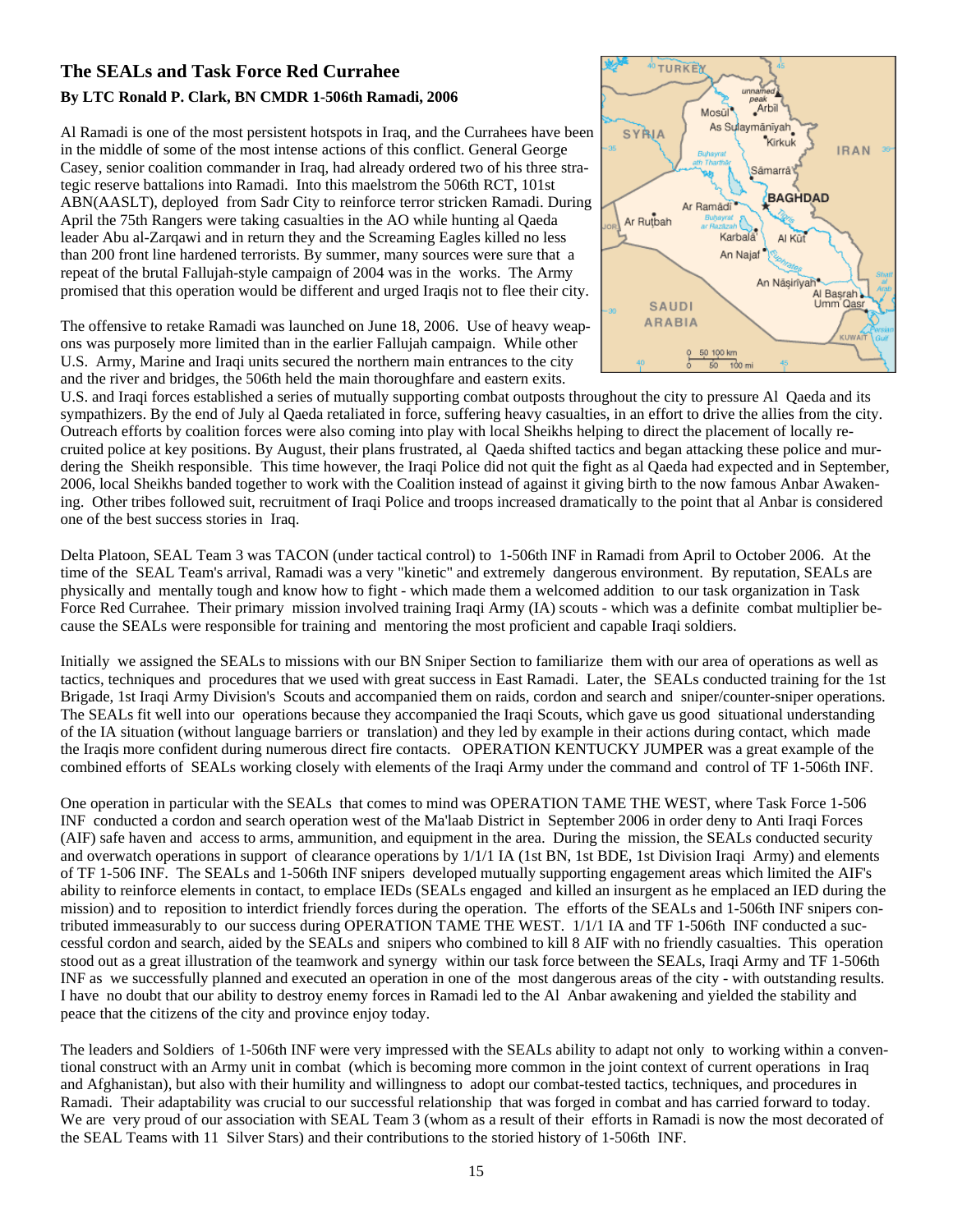The 506th Airborne Infantry Regiment Association (Airmobile-Air Assault)

# Fund Donation Form

*Please include the following information:* 

| <b>NAME:</b>                                                 |               |                                                                            |
|--------------------------------------------------------------|---------------|----------------------------------------------------------------------------|
| <b>STREET ADDRESS:</b>                                       |               |                                                                            |
| <u>CITY: STATE: STATE:</u>                                   |               | <b>ZIP CODE:</b>                                                           |
| <b>HOME PHONE:</b>                                           |               | <b>E-MAIL ADDRESS:</b>                                                     |
| (AREA CODE)                                                  | <b>NUMBER</b> |                                                                            |
| Make your check or money order (no credit cards) payable to: |               |                                                                            |
|                                                              |               | The 506th Airborne Infantry Regiment Association (Airmobile - Air Assault) |
| Mail this form and your donation to:                         |               | <b>Hoyt Bruce Moore, III -- Treasurer</b>                                  |
| Phone: (858) 274-4317                                        |               | 4126 Cole Way                                                              |
| eMail: TheMOE_A1506@msn.com                                  |               | San Diego, CA 92117-1123                                                   |
|                                                              |               | <b>Currahee Packages Donation</b>                                          |
| <b>Donation Amount: \$</b>                                   |               |                                                                            |
|                                                              |               | <b>Scholarship Fund Donation</b>                                           |
|                                                              |               |                                                                            |
|                                                              |               | <b>Widows &amp; Orphans Fund Donation</b>                                  |
| <b>Donation Amount: \$</b>                                   |               |                                                                            |

**The IRS has recognized the 506th Association as a War Veterans Organization under section 501(c)(19), so donors making contributions to the Association can deduct such donations on their personal or corporate tax filings, as provided for by IRS rules and regulations. The Association is listed in IRS Publication 78,** *Cumulative List of Organizations described in Section 170(c) of the Internal Revenue Code of 1986***, the list of organizations eligible to receive tax-deductible contributions. For exemption/deduction purposes, the Association Employer Identification Number (EIN) is 91-2088108.**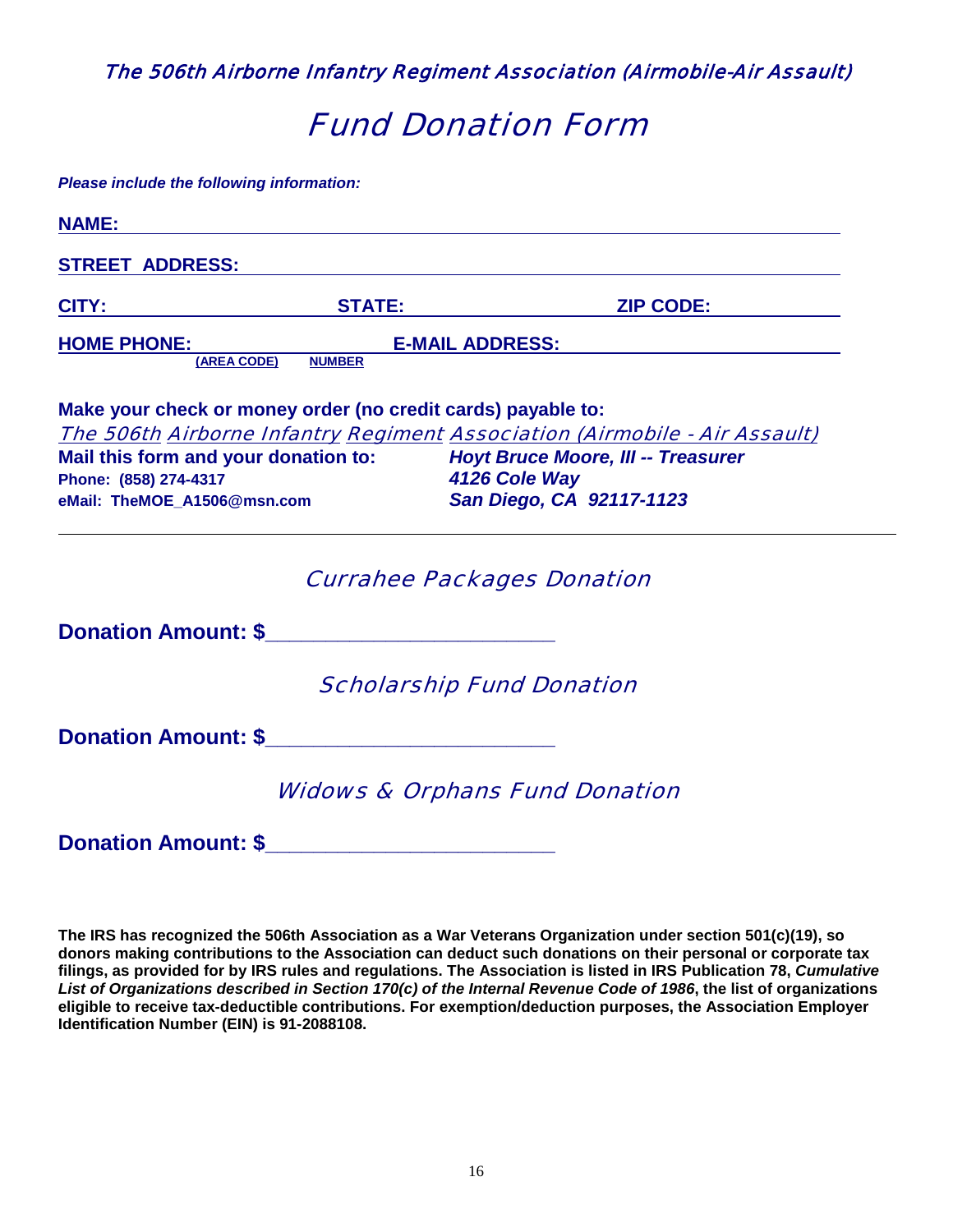## **The 506th Airborne Infantry Regiment Association (Airmobile-Air Assault)**  *Hats and Shirts Order Form*

| <b>NAME:</b>                                                                                                             |                                                                                                                                                                                                                                                                                                                                                                                                                               |                                                 |                                   |  | <b>HOME PHONE:</b>      |              |                      |                      |                       |                        |
|--------------------------------------------------------------------------------------------------------------------------|-------------------------------------------------------------------------------------------------------------------------------------------------------------------------------------------------------------------------------------------------------------------------------------------------------------------------------------------------------------------------------------------------------------------------------|-------------------------------------------------|-----------------------------------|--|-------------------------|--------------|----------------------|----------------------|-----------------------|------------------------|
| <b>STREET ADDRESS:</b>                                                                                                   |                                                                                                                                                                                                                                                                                                                                                                                                                               |                                                 |                                   |  | CITY:                   |              |                      |                      |                       |                        |
| <b>STATE:</b>                                                                                                            | <b>ZIP CODE:</b>                                                                                                                                                                                                                                                                                                                                                                                                              | <b>E-MAIL ADDRESS:</b>                          |                                   |  |                         |              |                      |                      |                       |                        |
|                                                                                                                          | ## a "member" is someone who has paid their 506 <sup>th</sup> Association 2008 Membership Dues.                                                                                                                                                                                                                                                                                                                               |                                                 |                                   |  |                         |              |                      |                      |                       |                        |
|                                                                                                                          | **Colors: W=White; B=Black; G=Gray; T=Tan; LBL=Light Blue; LGR=Light Green; DGR=Forest Green; K=Khaki; P=Pink; RBL=Royal Blue                                                                                                                                                                                                                                                                                                 |                                                 |                                   |  |                         |              |                      |                      |                       |                        |
|                                                                                                                          | <b>Front Design Codes:</b><br>(1) 506 <sup>th</sup> Currahee [shirt]; (2) 4BCT ParaDice [shirt]; (8) 506 <sup>th</sup> Currahee [hat]; (9) 4BCT ParaDice [hat]<br><b>Embroidered designs:</b><br>Full-front printed designs: (3) 506 <sup>th</sup> Regiment; (4) Spade w/Insignia; (5) Sink Montage; (6) Always Currahee; (7) ParaDice Currahee;<br>(10) Airborne Currahee; (11) 506th Coat of Arms; (12) Strike from the Sky |                                                 |                                   |  |                         |              |                      |                      |                       |                        |
|                                                                                                                          | <b>Item</b>                                                                                                                                                                                                                                                                                                                                                                                                                   |                                                 | <b>Front Design Codes</b>         |  | Colors**                |              |                      | <b>Sizes</b>         | Each<br>(non-members) | Each<br>$(members)$ ## |
| <b>Hat: 5-Panel Cotton</b>                                                                                               |                                                                                                                                                                                                                                                                                                                                                                                                                               |                                                 | (8)(9)                            |  | W, B, T, RBL, DGR       |              |                      | One size             | \$14.00               | \$12.00                |
| Hat: 5-Panel Nylon                                                                                                       |                                                                                                                                                                                                                                                                                                                                                                                                                               |                                                 | (8)(9)                            |  | W, B, RBL, DGR          |              |                      | One size             | \$14.00               | \$12.00                |
|                                                                                                                          | Polo Shirt: (left chest area design with                                                                                                                                                                                                                                                                                                                                                                                      |                                                 | $(1)$ (2)                         |  | <b>W. B. LBL. G. T.</b> |              |                      | S, M, L, XL          | \$32.00               | \$29.00                |
|                                                                                                                          | optional right chest area personalization)                                                                                                                                                                                                                                                                                                                                                                                    |                                                 |                                   |  |                         |              |                      | <b>2XL, 3XL, 4XL</b> | \$34.00               | \$31.00                |
| <b>Short Sleeve T-Shirt:</b>                                                                                             | Full front design; no personalization                                                                                                                                                                                                                                                                                                                                                                                         |                                                 | (3)(4)(5)(6)(7)                   |  | W, B, LBL, G, T, P,     |              |                      | S, M, L, XL          | \$18.00               | \$15.00                |
|                                                                                                                          | Optional: World Tour on back for \$1.00                                                                                                                                                                                                                                                                                                                                                                                       |                                                 | $(10)$ $(11)$ $(12)$              |  | LGR, DGR, K             |              | <b>2XL, 3XL, 4XL</b> |                      | \$19.00               | \$16.00                |
| <b>Long Sleeve T-Shirt:</b>                                                                                              |                                                                                                                                                                                                                                                                                                                                                                                                                               |                                                 | (3)(4)(5)(6)(7)                   |  | W, B, LBL, G, T, P,     |              |                      | S, M, L, XL          | \$20.00               | \$17.00                |
|                                                                                                                          | Full front design; no personalization<br>Optional: World Tour on back for \$1.00                                                                                                                                                                                                                                                                                                                                              |                                                 | $(10)$ $(11)$ $(12)$              |  | LGR, DGR, K             |              |                      | <b>2XL, 3XL, 4XL</b> | \$21.00               | \$18.00                |
| <b>Crewneck Sweatshirt:</b><br>Optional: World Tour on back for \$1.00<br>(Designs 3-12: full front; no personalization) |                                                                                                                                                                                                                                                                                                                                                                                                                               | $(1)$ $(2)$                                     |                                   |  | W, B, G, T, P, LGR,     |              | <b>S. M. L. XL</b>   |                      | \$23.00               | \$20.00                |
|                                                                                                                          | (Designs 1-2: left chest area with<br>optional right chest area personalization)                                                                                                                                                                                                                                                                                                                                              | $(3)$ $(4)$ $(5)$ $(6)$ $(7)$<br>(10) (11) (12) |                                   |  | DGR, K                  |              | <b>2XL, 3XL</b>      |                      | \$24.00               | \$21.00                |
|                                                                                                                          | <b>Hooded Pullover Sweatshirt:</b><br>Optional: World Tour on back for \$1.00<br>(Designs 3-12: full front; no personalization)                                                                                                                                                                                                                                                                                               |                                                 | $(1)$ $(2)$                       |  | W, B, G, T, P, LGR,     |              |                      | S, M, L, XL          | \$33.00               | \$30.00                |
|                                                                                                                          | (Designs 1-2: left chest area with<br>optional right chest area personalization)                                                                                                                                                                                                                                                                                                                                              |                                                 | (3)(4)(5)(6)(7)<br>(10) (11) (12) |  | DGR, K                  |              | <b>2XL, 3XL</b>      |                      | \$36.00               | \$33.00                |
|                                                                                                                          |                                                                                                                                                                                                                                                                                                                                                                                                                               | <b>Front</b>                                    | Person-                           |  | <b>World</b>            |              |                      |                      |                       |                        |
| Quantity                                                                                                                 | <b>Item</b>                                                                                                                                                                                                                                                                                                                                                                                                                   | Design #                                        | alize?                            |  | Tour?                   | <b>Color</b> |                      | <b>Size</b>          | <b>Price Each</b>     | <b>TOTAL</b>           |
|                                                                                                                          |                                                                                                                                                                                                                                                                                                                                                                                                                               |                                                 | Y N<br>Y N                        |  | Y N<br>Y N              |              |                      |                      |                       | \$                     |
|                                                                                                                          |                                                                                                                                                                                                                                                                                                                                                                                                                               |                                                 | Y N                               |  | Y N                     |              |                      |                      |                       |                        |
|                                                                                                                          |                                                                                                                                                                                                                                                                                                                                                                                                                               |                                                 | Y N                               |  | Y N                     |              |                      |                      |                       |                        |
|                                                                                                                          | Optional Currahee World Tour on back (\$1.00 per T-Shirt/Sweatshirt)                                                                                                                                                                                                                                                                                                                                                          |                                                 |                                   |  |                         |              |                      |                      | \$1.00                | \$                     |
|                                                                                                                          | Optional Personalization Information (\$3.00 per Sweatshirt/Polo)                                                                                                                                                                                                                                                                                                                                                             |                                                 |                                   |  |                         |              |                      |                      | \$3.00                | \$                     |
|                                                                                                                          | Line 1:                                                                                                                                                                                                                                                                                                                                                                                                                       |                                                 |                                   |  |                         |              |                      |                      |                       |                        |
|                                                                                                                          | Line 2:                                                                                                                                                                                                                                                                                                                                                                                                                       |                                                 |                                   |  |                         |              |                      |                      |                       |                        |
|                                                                                                                          | Line 3:                                                                                                                                                                                                                                                                                                                                                                                                                       |                                                 |                                   |  |                         |              |                      |                      |                       |                        |
|                                                                                                                          | Shipping (\$4.80 for the 1st item + \$2.50 shipping per additional item)                                                                                                                                                                                                                                                                                                                                                      |                                                 |                                   |  |                         |              |                      |                      |                       | \$                     |
|                                                                                                                          | <b>TOTAL AMOUNT ENCLOSED</b>                                                                                                                                                                                                                                                                                                                                                                                                  |                                                 |                                   |  |                         |              |                      |                      |                       | \$                     |

*Photos of all of these items can be found in the Quartermaster section of www.506infantry.org*  **Make your check or money order (no credit cards) payable to:** *506th ABN INF REGT ASSN (AMBL-AASLT)* 

Mail this Order Form and your check or money order to: **Hoyt B. Moore,**<br>Phone: 858-274-4317 eMail: TheMOE\_A1506@msn.com 4126 Cole Way **Phone: 858-274-4317 eMail: TheMOE\_A1506@msn.com 4126 Cole Way Please allow 4 weeks for delivery**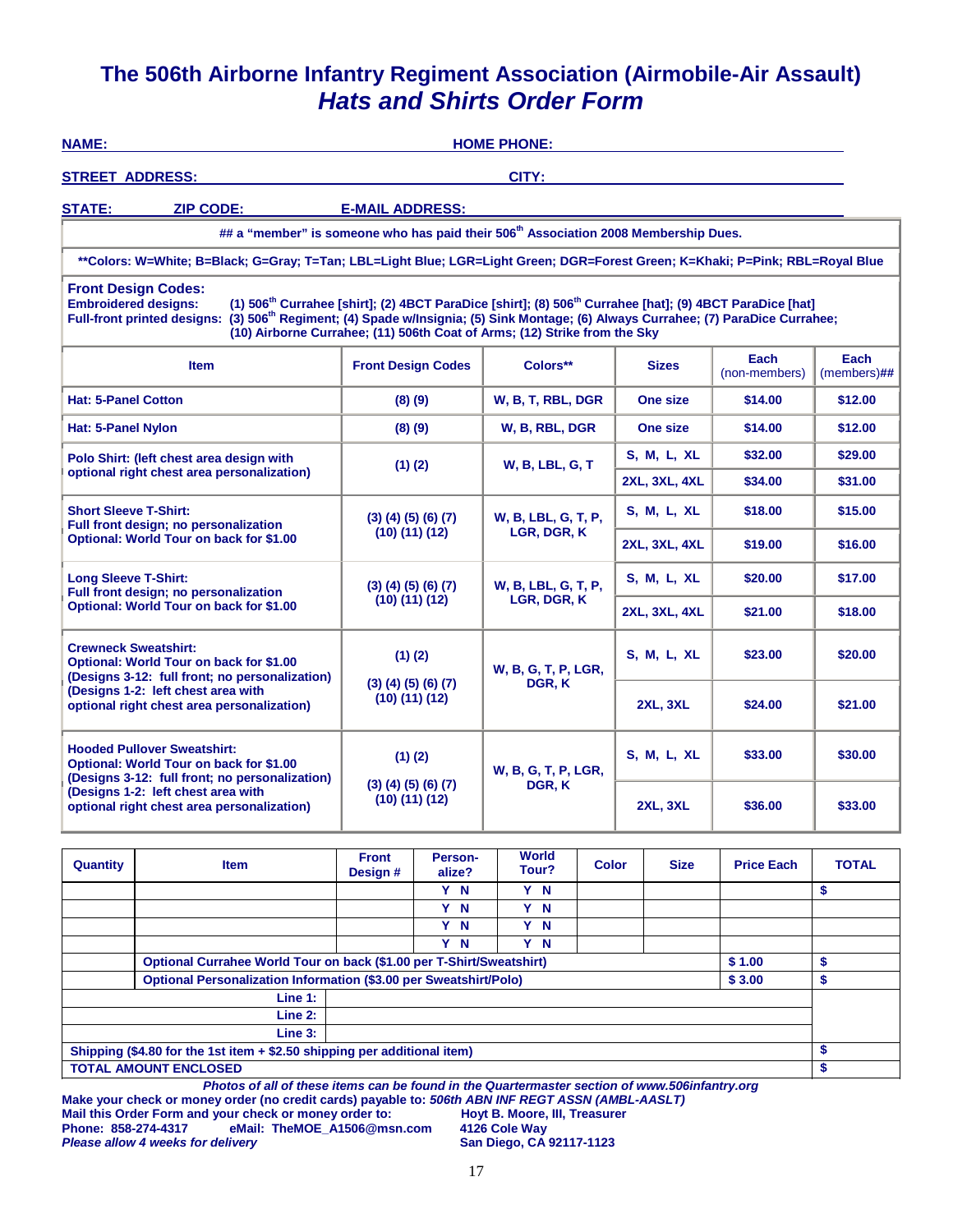# **The 506th Airborne Infantry Regiment Association (Airmobile-Air Assault)** *Quartermaster Order Form*

| <b>NAME:</b>           |                  | <b>HOME PHONE:</b>     |  |
|------------------------|------------------|------------------------|--|
| <b>STREET ADDRESS:</b> |                  | CITY:                  |  |
| <b>STATE:</b>          | <b>ZIP CODE:</b> | <b>E-MAIL ADDRESS:</b> |  |

| ## a "member" is someone who has paid their 506th Association 2008 Membership Dues. |                                                                                        |                              |                               |                   |  |  |
|-------------------------------------------------------------------------------------|----------------------------------------------------------------------------------------|------------------------------|-------------------------------|-------------------|--|--|
| <b>Quantity</b>                                                                     | <b>Item</b>                                                                            | <b>Each</b><br>(non-members) | <b>Each</b><br>$(members)$ ## | <b>TOTAL COST</b> |  |  |
|                                                                                     | Pin: Currahee Shield Full-Size (1"x 1-1/4")                                            | \$6.00                       | \$5.00                        | \$                |  |  |
|                                                                                     | Pin: Currahee Shield Lapel (3/8"x 1/2")                                                | \$4.00                       | \$3.00                        |                   |  |  |
|                                                                                     | Decal: Currahee Shield (2.75"x 3.5" Adhesive)                                          | \$6.00                       | \$5.00                        |                   |  |  |
|                                                                                     | Decal: Para-Dice (3" diameter)                                                         | \$6.00                       | \$5.00                        |                   |  |  |
|                                                                                     | Decal: 506th Association (8"x 5" Static Cling)                                         | \$3.00                       | \$2.00                        |                   |  |  |
|                                                                                     | <b>Neck Cooler (44")</b>                                                               | \$4.00                       | \$2.50                        |                   |  |  |
|                                                                                     | Patch: Currahee Shield (3"x 3.5")                                                      | \$6.00                       | \$5.00                        |                   |  |  |
|                                                                                     | Patch: Para-Dice (3" diameter)                                                         | \$6.00                       | \$5.00                        |                   |  |  |
|                                                                                     | Patch: Shield with Airborne Wings (4.25"x 2.25")                                       | \$6.00                       | \$5.00                        |                   |  |  |
|                                                                                     | Patch: Shield with Air Assault Wings (4.25"x 2.25")                                    | \$6.00                       | \$5.00                        |                   |  |  |
|                                                                                     | <b>CD: Coming Home</b>                                                                 | \$12.00**                    | \$10.00**                     |                   |  |  |
|                                                                                     | <b>CD: Wait on the Bridge</b>                                                          | \$12.00**                    | \$10.00**                     |                   |  |  |
|                                                                                     | <b>CD: Call Me Crazy</b>                                                               | $$12.00**$                   | \$10.00**                     |                   |  |  |
|                                                                                     | <b>CD: Lover's Midnight Concerto</b>                                                   | \$12.00**                    | \$10.00**                     |                   |  |  |
|                                                                                     | <b>CD: Piano, Spirit In My Hands</b>                                                   | $$12.00**$                   | $$10.00**$                    |                   |  |  |
|                                                                                     | <b>Currahee License Plate</b>                                                          | \$12.00**                    | $$10.00**$                    |                   |  |  |
|                                                                                     | <b>License Plate Frame: White w/Blue Letters</b>                                       | \$7.00*                      | $$5.00*$                      |                   |  |  |
|                                                                                     | License Plate Frame: Black w/Gold Letters                                              | \$7.00*                      | $$5.00*$                      |                   |  |  |
|                                                                                     | 506th Association Challenge Coin (1-1/2" diameter)                                     | $$10.00*$                    | \$8.00*                       |                   |  |  |
|                                                                                     | 506th Infantry Knife (2-3/8")                                                          | \$7.00*                      | \$5.00*                       |                   |  |  |
|                                                                                     | <b>506th Infantry Bracelet</b>                                                         | $$12.00*$                    | $$10.00*$                     |                   |  |  |
| <b>SUBTOTAL</b>                                                                     |                                                                                        |                              |                               | \$                |  |  |
|                                                                                     | Shipping @ \$0.50 per item                                                             |                              |                               |                   |  |  |
|                                                                                     | *ADD \$0.80 additional shipping for each COIN, KNIFE, BRACELET, or LICENSE PLATE FRAME |                              |                               |                   |  |  |
| ** ADD \$1.60 additional shipping for each CD or LICENSE PLATE                      |                                                                                        |                              |                               |                   |  |  |
|                                                                                     | <b>TOTAL AMOUNT ENCLOSED</b>                                                           |                              |                               | \$                |  |  |

*Photos of all of these items can be found in the Quartermaster section of www.506infantry.org* 

**Make your check or money order (no credit cards) payable to:** The 506th Airborne Infantry Regiment Association (Airmobile-Air Assault) **Mail this Order Form and your check or money order to: Hoyt B. Moore, III, Treasurer Phone: 858-274-4317 eMail: TheMOE\_A1506@msn.com 4126 Cole Way** *Please allow 4 weeks for delivery* **San Diego, CA 92117-1123**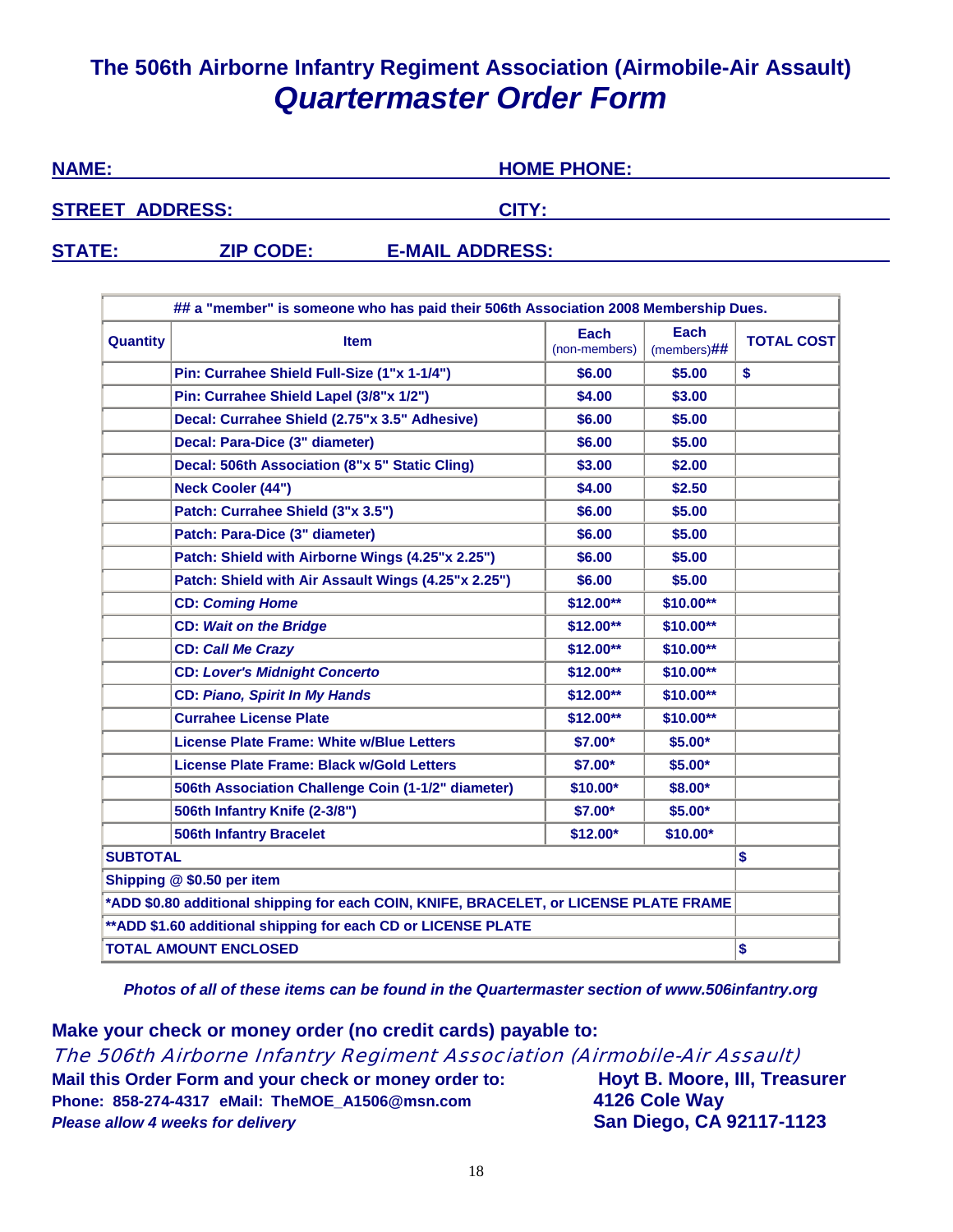# **The 506th Airborne Infantry Regiment Association (Airmobile-Air Assault)**  *Quartermaster Order Form*

**NAME: NAME: HOME PHONE:** 

STREET ADDRESS: CITY:

## **STATE: ZIP CODE: E-MAIL ADDRESS:**

|                              |                                        |                    | ## a "member" is someone who has paid their 506th Association 2008 Membership Dues.     |                        |                             |    |
|------------------------------|----------------------------------------|--------------------|-----------------------------------------------------------------------------------------|------------------------|-----------------------------|----|
| Quantity                     |                                        |                    | <b>Item</b>                                                                             | Each<br>$(members)$ ## | <b>TOTAL</b><br><b>COST</b> |    |
|                              |                                        |                    | Association Gym/Duffel Bag (23.75"x 13"x 11.5")                                         | \$34.00**              | \$30.00**                   | \$ |
|                              | FSB Map, I Corps, Vietnam (26.5"x 18") |                    |                                                                                         | \$20.00                | \$15.00                     |    |
| Currahee Flag (3' x 5')      |                                        |                    |                                                                                         | \$40.00                | \$35.00                     |    |
|                              |                                        |                    | <b>Ceramic Mug w/Currahee Shield (11-oz)</b>                                            | \$7.00                 | \$5.00                      |    |
|                              |                                        |                    | Pub Glass w/Currahee Shield (16-oz)                                                     | \$11.00                | \$8.50                      |    |
|                              |                                        |                    | <b>Book: The Story of a Soldier</b>                                                     | \$12.00                | \$9.00                      |    |
|                              |                                        |                    | Hat: Currahee w/Airborne Wings Insignia                                                 | \$10.00                | \$8.00                      |    |
|                              |                                        |                    | Hat: Currahee w/Air Assault Wings Insignia                                              | \$10.00                | \$8.00                      |    |
|                              |                                        |                    | 506 <sup>th</sup> World Tour 2006 T-Shirt (Black; XL only)                              | \$15.00                | \$12.50                     |    |
|                              |                                        |                    | <b>Original Polo Original (White; XL only)</b>                                          | \$32.00                | \$29.00                     |    |
| <b>BLACK</b>                 | <b>GRAY</b>                            |                    | 2006 Memorial Jump T-Shirt                                                              |                        |                             |    |
|                              |                                        | <b>Small</b>       |                                                                                         | \$15.00                | \$12.50<br>\$12.50          |    |
|                              |                                        | <b>Medium</b>      |                                                                                         | \$15.00                |                             |    |
|                              | <b>SOLD OUT</b>                        | Large              |                                                                                         | \$15.00                | \$12.50                     |    |
|                              | <b>SOLD OUT</b>                        | X-Large            |                                                                                         | \$15.00                | \$12.50                     |    |
|                              |                                        | <b>XX-Large</b>    |                                                                                         | \$15.00                | \$12.50                     |    |
|                              |                                        |                    | Shipping (\$4.80 for the 1st item $+$ \$2.50 shipping per additional item)              |                        |                             | \$ |
|                              |                                        |                    | ** ADD \$4.50 additional shipping for each GYM/DUFFEL BAG                               |                        |                             |    |
|                              | # of SHEETS                            |                    | <b>Currahee Return Address Labels</b>                                                   |                        |                             |    |
|                              |                                        |                    | Size: 1"x 2-5/8"; 30 self-stick labels per sheet<br>Minimum Order: 3 sheets (90 labels) | \$3.00 per sheet       | \$2.00 per sheet $ $        | \$ |
|                              |                                        |                    | Shipping (\$0.50 shipping for each sheet of labels)                                     |                        |                             | \$ |
| <b>TOTAL AMOUNT ENCLOSED</b> |                                        |                    |                                                                                         |                        |                             | \$ |
|                              |                                        |                    | Name and Address for Labels (Up to 4 lines, 26 letters and spaces per line):            |                        |                             |    |
| Line 1:                      |                                        |                    |                                                                                         |                        |                             |    |
|                              |                                        | Line 2:            |                                                                                         |                        |                             |    |
|                              |                                        | Line 3:            |                                                                                         |                        |                             |    |
|                              |                                        | Line 4: (optional) |                                                                                         |                        |                             |    |

**Photos of all of these items can be found in the Quartermaster section of www.506infantry.org Make your check or money order (no credit cards) payable to:** *506th ABN INF REGT ASSN (AMBL-AASLT)*  **Mail this Order Form and your check or money order to: hoyt B. Moore,<br>
Phone: 858-274-4317 eMail: TheMOE\_A1506@msn.com 4126 Cole Way Phone: 858-274-4317 eMail: TheMOE\_A1506@msn.com 4126 Cole Way Please allow 4 weeks for delivery**